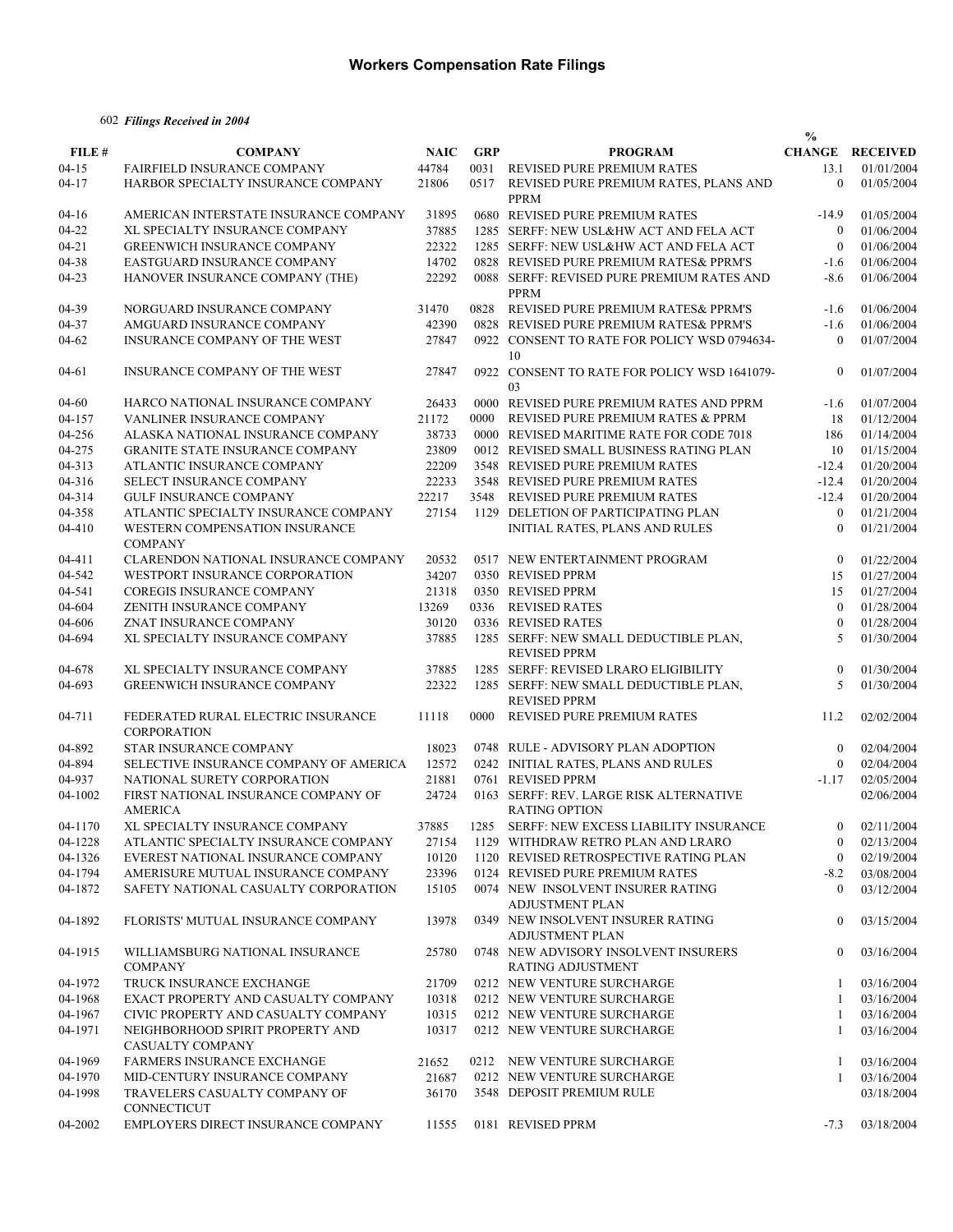|                     |                                                                       |                      |            |                                                                              | $\frac{0}{0}$                |                                      |
|---------------------|-----------------------------------------------------------------------|----------------------|------------|------------------------------------------------------------------------------|------------------------------|--------------------------------------|
| FILE #<br>$04 - 15$ | <b>COMPANY</b><br>FAIRFIELD INSURANCE COMPANY                         | <b>NAIC</b><br>44784 | <b>GRP</b> | <b>PROGRAM</b><br>0031 REVISED PURE PREMIUM RATES                            | 13.1                         | <b>CHANGE RECEIVED</b><br>01/01/2004 |
| 04-2001             | MIDWEST EMPLOYERS CASUALTY COMPANY                                    | 23612                |            | 0098 REVISED PURE PREMIUM RATES & PPRM                                       | $-13$                        |                                      |
| 04-2000             | TRAVELERS INDEMNITY COMPANY OF ILLINOIS<br>(THE)                      | 25674                |            | 3548 DEPOSIT PREMIUM RULE                                                    |                              | 03/18/2004<br>03/18/2004             |
| 04-1997             | TRAVELERS CASUALTY AND SURETY COMPANY 19046<br>OF ILLINOIS            |                      | 3548       | DEPOSIT PREMIUM RULE                                                         |                              | 03/18/2004                           |
| 04-1999             | TRAVELERS INDEMNITY COMPANY OF<br><b>CONNECTICUT (THE)</b>            | 25682                |            | 3548 DEPOSIT PREMIUM RULE                                                    |                              | 03/18/2004                           |
| 04-1996             | TRAVELERS CASUALTY AND SURETY COMPANY                                 | 19038                |            | 3548 DEPOSIT PREMIUM RULE                                                    | $\theta$                     | 03/18/2004                           |
| 04-1995             | NIPPONKOA INSURANCE COMPANY, LIMITED                                  | 27073                |            | 2558 DEPOSIT PREMIUM RULE                                                    | $\theta$                     | 03/18/2004                           |
| 04-2053             | OLD REPUBLIC INSURANCE COMPANY                                        | 24147                |            | 0150 ADVISORY INSOLVENT INSURER RATING<br>ADJUSTMENT PLAN                    | $\Omega$                     | 03/22/2004                           |
| 04-2128             | WESTERN COMPENSATION INSURANCE<br><b>COMPANY</b>                      |                      |            | INSOLVENT INSURER RATING ADJUSTMENT<br><b>PLAN</b>                           | $\mathbf{0}$                 | 03/25/2004                           |
| 04-2365             | STATE COMPENSATION INSURANCE FUND                                     | 35076                |            | 0000 INSOLVENT INSURER EXPERIENCE RATING<br><b>ADJUSTMENT PLA</b>            | $\theta$                     | 04/05/2004                           |
| 04-2508             | HARTFORD UNDERWRITERS INSURANCE<br><b>COMPANY</b>                     | 30104                |            | 0091 SERFF: TERRITORIAL RATING<br><b>DIFFERENTIALS</b>                       | $-0.86$                      | 04/06/2004                           |
| 04-2507             | HARTFORD INSURANCE COMPANY OF THE<br><b>MIDWEST</b>                   | 37478                |            | 0091 SERFF: TERRITORIAL RATING<br><b>DIFFERENTIALS</b>                       | $-0.86$                      | 04/06/2004                           |
| 04-2505             | HARTFORD CASUALTY INSURANCE COMPANY                                   | 29424                |            | 0091 SERFF: TERRITORIAL RATING<br><b>DIFFERENTIALS</b>                       | $-0.86$                      | 04/06/2004                           |
| 04-2504             | HARTFORD ACCIDENT AND INDEMNITY<br><b>COMPANY</b>                     | 22357                |            | 0091 SERFF: TERRITORIAL RATING<br><b>DIFFERENTIALS</b>                       | $-0.86$                      | 04/06/2004                           |
| 04-2372             | SENTRY SELECT INSURANCE COMPANY                                       | 21180                |            | 0169 RULE: RENEWAL PAYROLL ROLL-UP; SCHED.<br><b>RATING PLAN</b>             | $\theta$                     | 04/06/2004                           |
| 04-2509             | PROPERTY AND CASUALTY INSURANCE<br><b>COMPANY OF HARTFORD</b>         | 34690                |            | 0091 SERFF: TERRITORIAL RATING<br><b>DIFFERENTIALS</b>                       | $-0.86$                      | 04/06/2004                           |
| 04-2510             | TWIN CITY FIRE INSURANCE COMPANY                                      | 29459                |            | 0091 SERFF: TERRITORIAL RATING<br><b>DIFFERENTIALS</b>                       | $-0.86$                      | 04/06/2004                           |
| 04-2506             | HARTFORD FIRE INSURANCE COMPANY                                       | 19682                |            | 0091 SERFF: TERRITORIAL RATING<br><b>DIFFERENTIALS</b>                       | $-0.86$                      | 04/06/2004                           |
| 04-2371             | SENTRY INSURANCE, A MUTUAL COMPANY                                    | 24988                | 0169       | RULE: RENEWAL PAYROLL ROLL-UP; SCHED.<br><b>RATING PLAN</b>                  | $\mathbf{0}$                 | 04/06/2004                           |
| 04-2370             | MIDDLESEX INSURANCE COMPANY                                           | 23434                |            | 0169 RULE: RENEWAL PAYROLL ROLL-UP; SCHED.<br><b>RATING PLAN</b>             | $\mathbf{0}$                 | 04/06/2004                           |
| 04-2503             | HARTFORD ACCIDENT AND INDEMNITY<br><b>COMPANY</b>                     | 22357                |            | 0091 SERFF: REVISED SCHEDULE RATING PLAN                                     | $\theta$                     | 04/08/2004                           |
| 04-2502             | HARTFORD ACCIDENT AND INDEMNITY<br><b>COMPANY</b>                     | 22357                |            | 0091 SERFF: REVISED COMPANY PLACEMENT<br><b>GUIDELINES</b>                   | $\Omega$                     | 04/08/2004                           |
| 04-2647             | UNIVERSAL UNDERWRITERS INSURANCE<br><b>COMPANY</b>                    | 41181                |            | 0212 SERFF: NEW INTERMEDIATE DEDUCTIBLE<br><b>PROGRAM</b>                    | $\theta$                     | 04/15/2004                           |
| 04-2648<br>04-2643  | EVEREST NATIONAL INSURANCE COMPANY<br>HARTFORD ACCIDENT AND INDEMNITY | 10120<br>22357       |            | 1120 REVISED SMALL DEDUCTIBLE PLAN<br>0091 SERFF: REVISED SCHEDULE RATING    | $\mathbf{0}$<br>$\mathbf{0}$ | 04/16/2004<br>04/16/2004             |
|                     | <b>COMPANY</b>                                                        |                      |            | <b>ELIGIBILITY</b>                                                           |                              |                                      |
| 04-2649<br>04-2721  | HARCO NATIONAL INSURANCE COMPANY<br>VIRGINIA SURETY COMPANY, INC.     | 26433<br>40827       |            | 0000 REVISED SMALL DEDUCTIBLE PLAN<br>0317 REVISED HEATH ORGANIZATION RATING | $-0.2$<br>$\theta$           | 04/16/2004<br>04/19/2004             |
| 04-2831             | HARTFORD UNDERWRITERS INSURANCE                                       | 30104                |            | <b>PLAN</b><br>0091 SERFF: REVISED COMPANY PLACEMENT                         | $\mathbf{0}$                 | 04/22/2004                           |
| 04-2797             | <b>COMPANY</b><br>REINSURANCE COMPANY OF AMERICA, INC.                | 26549                |            | <b>GUIDELINES</b><br>3384 REVISED PURE PREMIUM RATES, RULES AND              | $-8.2$                       | 04/22/2004                           |
| 04-2832             | PROPERTY AND CASUALTY INSURANCE                                       | 34690                |            | <b>PLANS</b><br>0091 SERFF: REVISED COMPANY PLACEMENT                        | $\overline{0}$               | 04/22/2004                           |
| 04-2833             | <b>COMPANY OF HARTFORD</b><br>TWIN CITY FIRE INSURANCE COMPANY        | 29459                |            | <b>GUIDELINES</b><br>0091 SERFF: REVISED COMPANY PLACEMENT                   | $\mathbf{0}$                 | 04/22/2004                           |
| 04-2827             | HARTFORD ACCIDENT AND INDEMNITY                                       | 22357                |            | <b>GUIDELINES</b><br>0091 SERFF: REVISED COMPANY PLACEMENT                   | $\overline{0}$               | 04/22/2004                           |
| 04-2828             | <b>COMPANY</b><br>HARTFORD CASUALTY INSURANCE COMPANY                 | 29424                |            | <b>GUIDELINES</b><br>0091 SERFF: REVISED COMPANY PLACEMENT                   | $\Omega$                     | 04/22/2004                           |
|                     |                                                                       |                      |            | <b>GUIDELINES</b>                                                            |                              |                                      |
| 04-2720<br>04-3562  | NATIONAL SURETY CORPORATION<br>AMERICAN INSURANCE COMPANY (THE)       | 21881<br>21857       |            | 0761 SERFF: REVISED PPRM<br>0761 SERFF: REVISED PPRM                         | $-0.7$                       | 04/22/2004                           |
| 04-2829             | HARTFORD FIRE INSURANCE COMPANY                                       | 19682                |            | 0091 SERFF: REVISED COMPANY PLACEMENT                                        | $-7.3$<br>$\overline{0}$     | 04/22/2004<br>04/22/2004             |
|                     |                                                                       |                      |            | <b>GUIDELINES</b>                                                            |                              |                                      |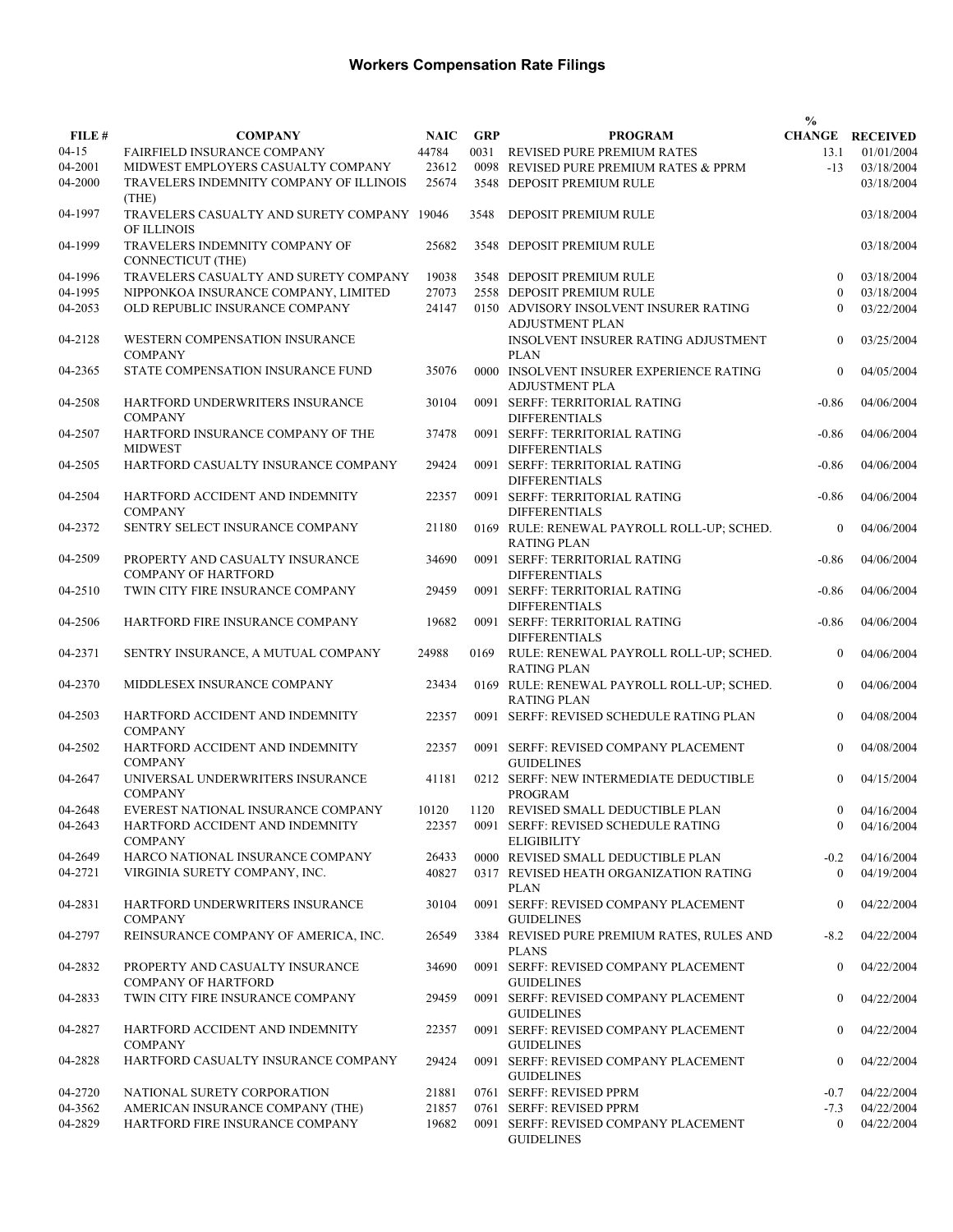|           |                                                            |             |            |                                                                   | $\frac{0}{0}$  |                        |
|-----------|------------------------------------------------------------|-------------|------------|-------------------------------------------------------------------|----------------|------------------------|
| FILE #    | <b>COMPANY</b>                                             | <b>NAIC</b> | <b>GRP</b> | <b>PROGRAM</b>                                                    |                | <b>CHANGE RECEIVED</b> |
| $04 - 15$ | <b>FAIRFIELD INSURANCE COMPANY</b>                         | 44784       |            | 0031 REVISED PURE PREMIUM RATES                                   | 13.1           | 01/01/2004             |
| 04-2719   | ASSOCIATED INDEMNITY CORPORATION                           | 21865       |            | 0761 SERFF: REVISED PPRM                                          | $-3.6$         | 04/22/2004             |
| 04-2830   | HARTFORD INSURANCE COMPANY OF THE<br><b>MIDWEST</b>        | 37478       |            | 0091 SERFF: REVISED COMPANY PLACEMENT<br><b>GUIDELINES</b>        | $\theta$       | 04/22/2004             |
| 04-2841   | VIRGINIA SURETY COMPANY, INC.                              | 40827       |            | 0317 WAIVER OF SUBROGATION                                        | $\theta$       | 04/23/2004             |
| 04-2840   | GREAT AMERICAN INSURANCE COMPANY OF<br><b>NEW YORK</b>     | 22136       |            | 0084 REVISED CALIFORNIA UNDERWRITING<br><b>GUIDELINES</b>         | $\theta$       | 04/23/2004             |
| 04-2839   | GREAT AMERICAN INSURANCE COMPANY                           | 16691       |            | 0084 REVISED CALIFORNIA UNDERWRITING<br><b>GUIDELINES</b>         | $\mathbf{0}$   | 04/23/2004             |
| 04-2837   | <b>GREAT AMERICAN ALLIANCE INSURANCE</b><br><b>COMPANY</b> | 26832       | 0084       | REVISED CALIFORNIA UNDERWRITING<br><b>GUIDELINES</b>              | $\mathbf{0}$   | 04/23/2004             |
| 04-2838   | <b>GREAT AMERICAN ASSURANCE COMPANY</b>                    | 26344       |            | 0084 REVISED CALIFORNIA UNDERWRITING<br><b>GUIDELINES</b>         | $\mathbf{0}$   | 04/23/2004             |
| 04-2880   | WESTERN COMPENSATION INSURANCE<br><b>COMPANY</b>           |             |            | NEW SUBCLASSES FOR SIX AUTOMOBILES<br><b>CLASSES</b>              | $\mathbf{0}$   | 04/26/2004             |
| 04-2914   | ARCH INSURANCE COMPANY                                     | 11150       |            | 1279 INSOLVENT INSURER RATING ADJUSTMENT<br><b>PLAN</b>           | $\mathbf{0}$   | 04/27/2004             |
| 04-2988   | PREFERRED PROFESSIONAL INSURANCE<br><b>COMPANY</b>         | 36234       |            | 0000 NEW LARGE DEDUCTIBLE PROGRAM                                 | $\mathbf{0}$   | 04/28/2004             |
| 04-3218   | REDWOOD FIRE AND CASUALTY INSURANCE<br><b>COMPANY</b>      | 11673       |            | 0031 REVISED PPRM, RATES, GUIDELINES                              | $\mathbf{0}$   | 04/30/2004             |
| 04-3419   | VIRGINIA SURETY COMPANY, INC.                              | 40827       | 0317       | MEDICAL ONLY DEDUCTIBLE PROGRAM                                   | $\theta$       | 05/07/2004             |
| 04-3447   | XL SPECIALTY INSURANCE COMPANY                             | 37885       | 1285       | SERFF: NEW RETROSPECTIVE RATING PLAN                              | $\theta$       | 05/10/2004             |
| 04-3446   | <b>GREENWICH INSURANCE COMPANY</b>                         | 22322       |            | 1285 SERFF: NEW RETROSPECTIVE RATING PLAN                         | $\theta$       | 05/10/2004             |
| 04-1682   | <b>GRANITE STATE INSURANCE COMPANY</b>                     | 23809       |            | 0012 REVISED SMALL BUSINESS RATING PLAN                           | $-13$          | 05/11/2004             |
| 04-3555   | COMPWEST INSURANCE COMPANY                                 | 12177       | 0000       | <b>INITIAL RATES, PLANS &amp; RULES</b>                           | $\theta$       | 05/12/2004             |
| 04-3636   | COMPWEST INSURANCE COMPANY                                 | 12177       | 0000       | NEW RETROSPECTIVE RATING AND<br><b>DEDUCTIBLE PLANS</b>           | $\theta$       | 05/19/2004             |
| 04-3729   | ALASKA NATIONAL INSURANCE COMPANY                          | 38733       |            | 0000 INSOLVENT INSURER EXPERIENCE RATING<br><b>ADJUSTMENT</b>     | $\theta$       | 05/25/2004             |
| 04-3783   | ZENITH INSURANCE COMPANY                                   | 13269       |            | 0336 REVISED PURE PREMIUM RATES                                   | $-10$          | 05/26/2004             |
| 04-3784   | ZNAT INSURANCE COMPANY                                     | 30120       | 0336       | REVISED PURE PREMIUM RATES                                        | $-10$          | 05/26/2004             |
| 04-3815   | INDEMNITY INSURANCE COMPANY OF NORTH<br><b>AMERICA</b>     | 43575       | 0626       | REVISED EMPLOYERS LIABILITY INCREASED<br><b>LIMITS TABLE</b>      | $\overline{0}$ | 05/27/2004             |
| 04-3814   | BANKERS STANDARD INSURANCE COMPANY                         | 18279       |            | 0626 REVISED EMPLOYERS LIABILITY INCREASED<br><b>LIMITS TABLE</b> | $\mathbf{0}$   | 05/27/2004             |
| 04-3816   | INSURANCE COMPANY OF NORTH AMERICA                         | 22713       |            | 0626 REVISED EMPLOYERS LIABILITY INCREASED<br><b>LIMITS TABLE</b> | $\mathbf{0}$   | 05/27/2004             |
| 04-3809   | <b>ARCH INSURANCE COMPANY</b>                              | 11150       | 1279       | REVISED EXCESS WORKERS' COMPENSATION<br><b>RATES</b>              | $\mathbf{0}$   | 05/27/2004             |
| 04-3811   | ACE FIRE UNDERWRITERS INSURANCE<br><b>COMPANY</b>          | 20702       |            | 0626 REVISED EMPLOYERS LIABILITY INCREASED<br><b>LIMITS TABLE</b> | $\Omega$       | 05/27/2004             |
| 04-3810   | ACE AMERICAN INSURANCE COMPANY                             | 22667       |            | 0626 REVISED EMPLOYERS LIABILITY INCREASED<br><b>LIMITS TABLE</b> | $\overline{0}$ | 05/27/2004             |
| 04-3812   | ACE INDEMNITY INSURANCE COMPANY                            | 10030       |            | 0626 REVISED EMPLOYERS LIABILITY INCREASED<br><b>LIMITS TABLE</b> | $\theta$       | 05/27/2004             |
| 04-3813   | ACE PROPERTY AND CASUALTY INSURANCE<br><b>COMPANY</b>      | 20699       |            | 0626 REVISED EMPLOYERS LIABILITY INCREASED<br><b>LIMITS TABLE</b> | $\overline{0}$ | 05/27/2004             |
| 04-3817   | PACIFIC EMPLOYERS INSURANCE COMPANY                        | 22748       |            | 0626 REVISED EMPLOYERS LIABILITY INCREASED<br><b>LIMITS TABLE</b> | $\mathbf{0}$   | 05/27/2004             |
| 04-3940   | XL SPECIALTY INSURANCE COMPANY                             | 37885       |            | 1285 SERFF: TERRORISM RULE                                        | $\mathbf{0}$   | 06/01/2004             |
| 04-3952   | OAK RIVER INSURANCE COMPANY                                | 34630       |            | 0031 REV. PURE PREMIUM RATES, UCM, PPRM                           | $-10$          | 06/01/2004             |
| 04-3938   | <b>GREENWICH INSURANCE COMPANY</b>                         | 22322       |            | 1285 SERFF: TERRORISM RULE                                        | $\overline{0}$ | 06/01/2004             |
| 04-3957   | REPUBLIC INDEMNITY COMPANY OF AMERICA                      | 22179       |            | 0084 REVISED PURE PREMIUM RATES                                   | $-7$           | 06/01/2004             |
| 04-3942   | ST. PAUL FIRE AND MARINE INSURANCE<br><b>COMPANY</b>       | 24767       |            | 3548 REVISED COMPANY SELECTION WORKSHEET                          |                | 06/01/2004             |
| 04-3947   | ST. PAUL PROTECTIVE INSURANCE COMPANY                      | 19224       |            | 3548 REVISED COMPANY SELECTION WORKSHEET                          |                | 06/01/2004             |
| 04-3950   | <b>CYPRESS INSURANCE COMPANY</b>                           | 10855       |            | 0031 REV. PURE PREMIUM RATES, UCM, PPRM                           | $-11.6$        | 06/01/2004             |
| 04-3946   | ST. PAUL MERCURY INSURANCE COMPANY                         | 24791       |            | 3548 REVISED COMPANY SELECTION WORKSHEET                          |                | 06/01/2004             |
| 04-3943   | ST. PAUL GUARDIAN INSURANCE COMPANY                        | 24775       |            | 3548 REVISED COMPANY SELECTION WORKSHEET                          |                | 06/01/2004             |
| 04-3953   | REDWOOD FIRE AND CASUALTY INSURANCE<br><b>COMPANY</b>      | 11673       |            | 0031 REV. PURE PREMIUM RATES, UCM, PPRM                           | $-2.9$         | 06/01/2004             |
| 04-3960   | REPUBLIC INDEMNITY COMPANY OF<br><b>CALIFORNIA</b>         | 43753       |            | 0084 REVISED PURE PREMIUM RATES                                   | $-7$           | 06/01/2004             |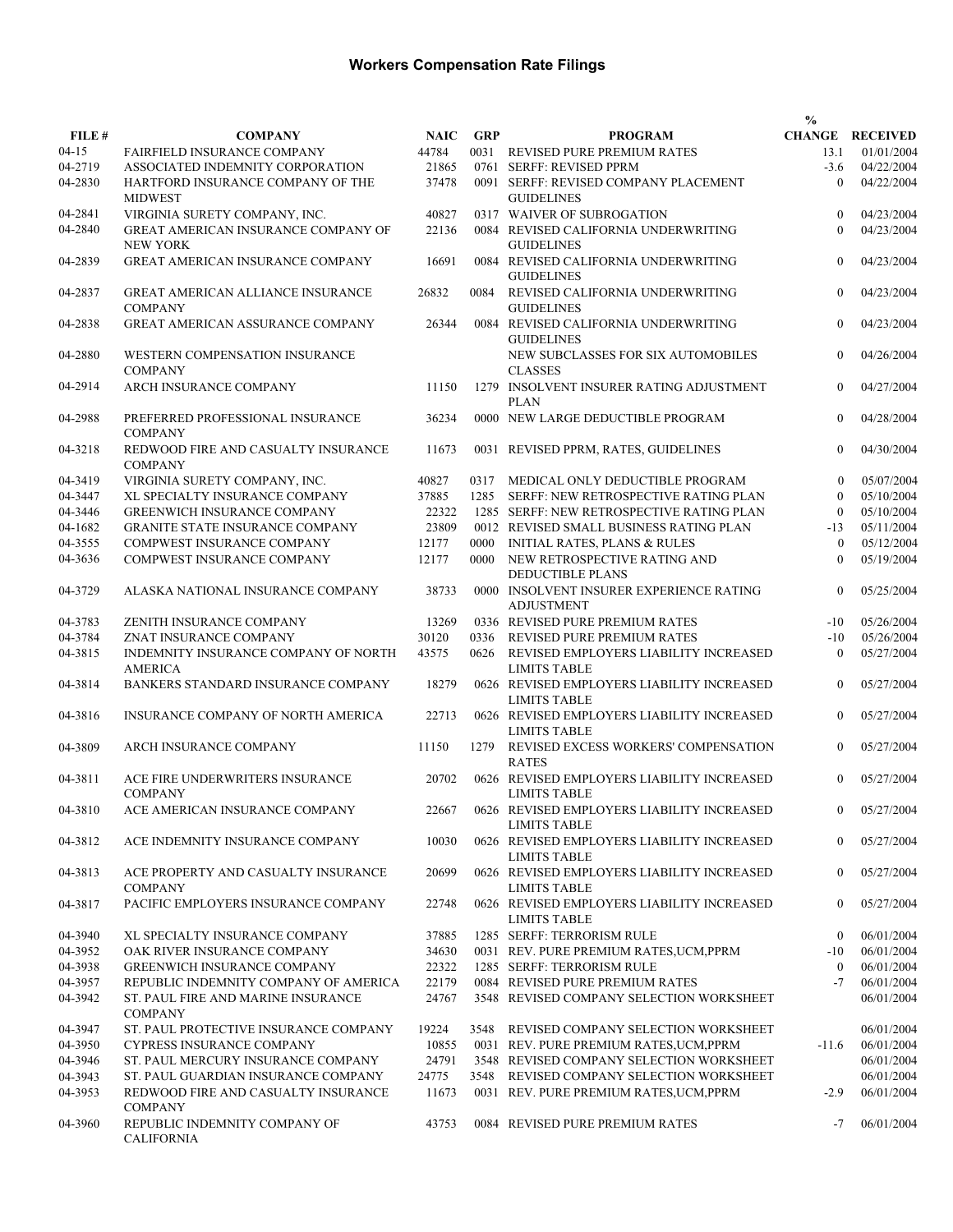|         |                                                             |             |            |                                                                | $\frac{0}{0}$    |                        |
|---------|-------------------------------------------------------------|-------------|------------|----------------------------------------------------------------|------------------|------------------------|
| FILE #  | <b>COMPANY</b>                                              | <b>NAIC</b> | <b>GRP</b> | <b>PROGRAM</b>                                                 |                  | <b>CHANGE RECEIVED</b> |
| $04-15$ | <b>FAIRFIELD INSURANCE COMPANY</b>                          | 44784       | 0031       | REVISED PURE PREMIUM RATES                                     | 13.1             | 01/01/2004             |
| 04-3944 | ST. PAUL MEDICAL LIABILITY INSURANCE<br><b>COMPANY</b>      | 41750       | 3548       | REVISED COMPANY SELECTION WORKSHEET                            |                  | 06/01/2004             |
| 04-3941 | ATHENA ASSURANCE COMPANY                                    | 41769       |            | 3548 REVISED CO. SELECTION WORKSHEET:<br>DENTAL LABS 4692      | $-0.1$           | 06/01/2004             |
| 04-3983 | REDLAND INSURANCE COMPANY                                   | 37303       |            | 0517 REVISED SCHEDULE RATING WORKSHEET                         | $\mathbf{0}$     | 06/02/2004             |
| 04-4007 | MID-CENTURY INSURANCE COMPANY                               | 21687       |            | 0212 SERFF: REVISED PURE PREMIUM RATES AND<br><b>PPRM</b>      | $-10$            | 06/02/2004             |
| 04-4010 | TRUCK INSURANCE EXCHANGE                                    | 21709       |            | 0212 SERFF: REVISED PURE PREMIUM RATES AND<br><b>PPRM</b>      | $-10$            | 06/02/2004             |
| 04-4009 | NEIGHBORHOOD SPIRIT PROPERTY AND<br><b>CASUALTY COMPANY</b> | 10317       |            | 0212 SERFF: REVISED PURE PREMIUM RATES AND<br><b>PPRM</b>      | $-10$            | 06/02/2004             |
| 04-4002 | CIVIC PROPERTY AND CASUALTY COMPANY                         | 10315       |            | 0212 SERFF: REVISED PURE PREMIUM RATES AND<br><b>PPRM</b>      | $-10$            | 06/02/2004             |
| 04-4003 | EXACT PROPERTY AND CASUALTY COMPANY                         | 10318       |            | 0212 SERFF: REVISED PURE PREMIUM RATES AND<br><b>PPRM</b>      | $-10$            | 06/02/2004             |
| 04-4006 | <b>FARMERS INSURANCE EXCHANGE</b>                           | 21652       | 0212       | SERFF: REVISED PURE PREMIUM RATES AND<br><b>PPRM</b>           | $-10$            | 06/02/2004             |
| 04-4031 | EXPLORER INSURANCE COMPANY (THE)                            | 40029       |            | 0922 REVISED PURE PREMIUM RATES                                | $-7$             | 06/03/2004             |
| 04-4017 | ARCH INSURANCE COMPANY                                      | 11150       |            | 1279 WAIVER OF SUBROGATION                                     | $\theta$         | 06/03/2004             |
| 04-4016 | CARE WEST INSURANCE COMPANY                                 | 10520       |            | 0000 REVISED PURE PREMIUM RATES                                | $-7$             | 06/03/2004             |
| 04-4032 | INSURANCE COMPANY OF THE WEST                               | 27847       |            | 0922 REVISED PURE PREMIUM RATES                                | $-7$             | 06/03/2004             |
| 04-4059 | EVEREST NATIONAL INSURANCE COMPANY                          | 10120       | 1120       | REVISED PURE PREMIUM RATES                                     | $-7$             | 06/04/2004             |
| 04-4050 | EMPLOYERS DIRECT INSURANCE COMPANY                          | 11555       |            | 0181 REVISED PURE PREMIUM RATES                                | $-7$             | 06/04/2004             |
| 04-4049 | PREFERRED EMPLOYERS INSURANCE COMPANY                       | 10900       |            | 0098 REVISED PURE PREMIUM RATES                                | $-7$             | 06/04/2004             |
| 04-4088 | ALEA NORTH AMERICA INSURANCE COMPANY                        | 24899       |            | 1325 REVISED PURE PREMIUM RATES                                | $-7$             | 06/07/2004             |
| 04-4086 | EMPLOYERS COMPENSATION INSURANCE<br><b>COMPANY</b>          | 11512       |            | 3363 REVISED PURE PREMIUM RATES                                | $-11.3$          | 06/07/2004             |
| 04-4087 | STATE COMPENSATION INSURANCE FUND                           | 35076       | 0000       | <b>REVISED PURE PREMIUM RATES</b>                              | $-7$             | 06/07/2004             |
| 04-4147 | ASSOCIATED INDEMNITY CORPORATION                            | 21865       | 0761       | SERFF: REVISED PURE PREMIUM RATES                              | $-7$             | 06/08/2004             |
| 04-4145 | AMERICAN AUTOMOBILE INSURANCE COMPANY                       | 21849       |            | 0761 SERFF: REVISED PURE PREMIUM RATES                         | $-7$             | 06/08/2004             |
| 04-4149 | NATIONAL SURETY CORPORATION                                 | 21881       |            | 0761 SERFF: REVISED PURE PREMIUM RATES                         | $-7$             | 06/08/2004             |
| 04-4105 | MAJESTIC INSURANCE COMPANY                                  | 42269       |            | 0000 REVISED PURE PREMIUM RATES AND PPRM                       | $-3.5$           | 06/08/2004             |
| 04-4146 | AMERICAN INSURANCE COMPANY (THE)                            | 21857       |            | 0761 SERFF: REVISED PURE PREMIUM RATES                         | $-7$             | 06/08/2004             |
| 04-4148 | FIREMAN'S FUND INSURANCE COMPANY                            | 21873       |            | 0761 SERFF: REVISED PURE PREMIUM RATES                         | $-7$             | 06/08/2004             |
| 04-4104 | NATIONAL INTERSTATE INSURANCE COMPANY                       | 32620       |            | 0084 REVISED PURE PREMIUM RATES                                | $-7.1$           | 06/08/2004             |
| 04-4156 | CHURCH MUTUAL INSURANCE COMPANY                             | 18767       |            | 0000 REVISED PURE PREMIUM RATES                                | $-6.6$           | 06/10/2004             |
| 04-4158 | REDWOOD FIRE AND CASUALTY INSURANCE<br><b>COMPANY</b>       | 11673       | 0031       | REVD. PURE PREMIUM RATES, UCM, PPRM                            | $-4.1$           | 06/10/2004             |
| 04-4203 | ALASKA NATIONAL INSURANCE COMPANY                           | 38733       |            | 0000 REVISED PURE PREMIUM RATES &<br>ELIGIBILITY THRESHOLD     | $-7$             | 06/11/2004             |
| 04-4200 | SEABRIGHT INSURANCE COMPANY                                 | 15563       |            | 0000 REVISED PURE PREMIUM RATES, PPRM,<br>USL&H, AND PLANS     | $-10.2$          | 06/11/2004             |
| 04-4205 | WESTERN COMPENSATION INSURANCE<br><b>COMPANY</b>            |             |            | REVISED PURE PREMIUM RATES                                     | $-7$             | 06/11/2004             |
| 04-4244 | COMMERCE AND INDUSTRY INSURANCE<br><b>COMPANY</b>           | 19410       |            | 0012 REV. WAIVER OF OUR RIGHT TO RECOVER<br><b>FROM OTHERS</b> | $\mathbf{0}$     | 06/14/2004             |
| 04-4243 | BIRMINGHAM FIRE INSURANCE COMPANY OF<br>PENNSYLVANIA        | 19402       |            | 0012 REV. WAIVER OF OUR RIGHT TO RECOVER<br><b>FROM OTHERS</b> | $\mathbf{0}$     | 06/14/2004             |
| 04-4245 | GRANITE STATE INSURANCE COMPANY                             | 23809       |            | 0012 REV. WAIVER OF OUR RIGHT TO RECOVER<br><b>FROM OTHERS</b> | $\overline{0}$   | 06/14/2004             |
| 04-4242 | AIU INSURANCE COMPANY                                       | 19399       |            | 0012 REV. WAIVER OF OUR RIGHT TO RECOVER<br><b>FROM OTHERS</b> | $\mathbf{0}$     | 06/14/2004             |
| 04-4229 | AMERICAN HOME ASSURANCE COMPANY                             | 19380       |            | 0012 REVISED LOSS REIMBURSEMENT PLAN<br><b>MANUAL RULE</b>     | $\mathbf{0}$     | 06/14/2004             |
| 04-4241 | AMERICAN HOME ASSURANCE COMPANY                             | 19380       |            | 0012 REV. WAIVER OF OUR RIGHT TO RECOVER<br><b>FROM OTHERS</b> | $\boldsymbol{0}$ | 06/14/2004             |
| 04-4249 | TRANSGUARD INSURANCE COMPANY OF<br>AMERICA, INC             | 28886       | 0000       | SERFF: REVISED PURE PREMIUM RATES                              | $-7$             | 06/14/2004             |
| 04-4238 | NEW HAMPSHIRE INSURANCE COMPANY                             | 23841       |            | 0012 REVISED LOSS REIMBURSEMENT PLAN<br><b>MANUAL RULE</b>     | $\Omega$         | 06/14/2004             |
| 04-4248 | NEW HAMPSHIRE INSURANCE COMPANY                             | 23841       |            | 0012 REV. WAIVER OF OUR RIGHT TO RECOVER<br><b>FROM OTHERS</b> | $\theta$         | 06/14/2004             |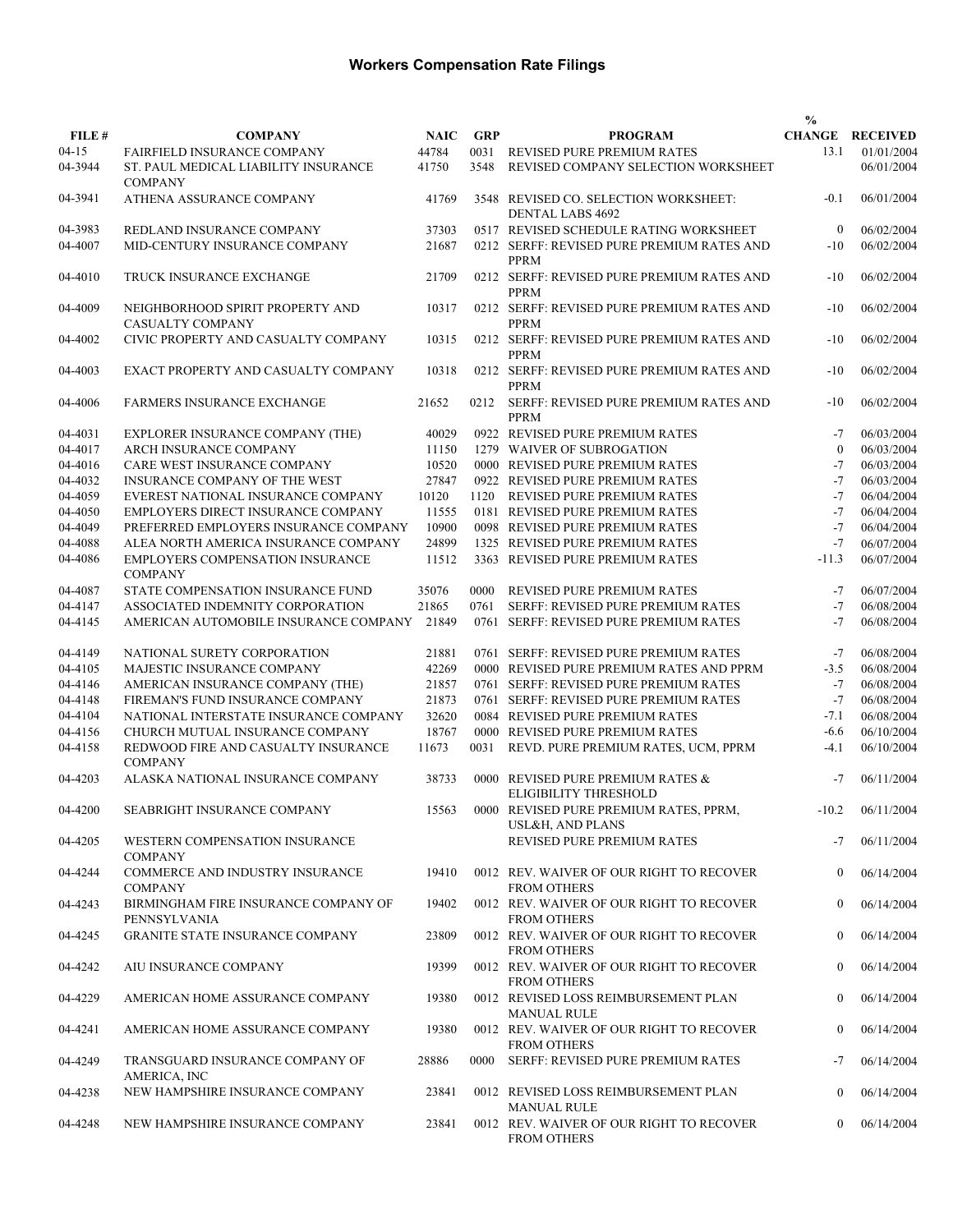|         |                                                            |             |            |                                                                | $\frac{0}{0}$  |                        |
|---------|------------------------------------------------------------|-------------|------------|----------------------------------------------------------------|----------------|------------------------|
| FILE #  | <b>COMPANY</b>                                             | <b>NAIC</b> | <b>GRP</b> | <b>PROGRAM</b>                                                 |                | <b>CHANGE RECEIVED</b> |
| $04-15$ | <b>FAIRFIELD INSURANCE COMPANY</b>                         | 44784       |            | 0031 REVISED PURE PREMIUM RATES                                | 13.1           | 01/01/2004             |
| 04-4252 | CONTINENTAL CASUALTY COMPANY                               | 20443       | 0218       | NEW NEGOTIATED COMMISSION OFFSET<br><b>PLAN</b>                | $\theta$       | 06/14/2004             |
| 04-4236 | NATIONAL UNION FIRE INSURANCE COMPANY<br>OF PITTSBURGH, PA | 19445       |            | 0012 REVISED LOSS REIMBURSEMENT PLAN<br><b>MANUAL RULE</b>     | $\mathbf{0}$   | 06/14/2004             |
| 04-4247 | NATIONAL UNION FIRE INSURANCE COMPANY<br>OF PITTSBURGH, PA | 19445       |            | 0012 REV. WAIVER OF OUR RIGHT TO RECOVER<br><b>FROM OTHERS</b> | $\mathbf{0}$   | 06/14/2004             |
| 04-4253 | NATIONAL FIRE INSURANCE COMPANY OF<br><b>HARTFORD</b>      | 20478       |            | 0218 NEW NEGOTIATED COMMISSION OFFSET<br><b>PLAN</b>           | $\mathbf{0}$   | 06/14/2004             |
| 04-4235 | INSURANCE COMPANY OF THE STATE OF<br>PENNSYLVANIA (THE)    | 19429       |            | 0012 REVISED LOSS REIMBURSEMENT PLAN<br><b>MANUAL RULE</b>     | $\Omega$       | 06/14/2004             |
| 04-4246 | INSURANCE COMPANY OF THE STATE OF<br>PENNSYLVANIA (THE)    | 19429       |            | 0012 REV. WAIVER OF OUR RIGHT TO RECOVER<br><b>FROM OTHERS</b> | $\mathbf{0}$   | 06/14/2004             |
| 04-4230 | AIU INSURANCE COMPANY                                      | 19399       |            | 0012 REVISED LOSS REIMBURSEMENT PLAN<br><b>MANUAL RULE</b>     | $\mathbf{0}$   | 06/14/2004             |
| 04-4234 | <b>GRANITE STATE INSURANCE COMPANY</b>                     | 23809       |            | 0012 REVISED LOSS REIMBURSEMENT PLAN<br><b>MANUAL RULE</b>     | $\mathbf{0}$   | 06/14/2004             |
| 04-4254 | TRANSCONTINENTAL INSURANCE COMPANY                         | 20486       |            | 0218 NEW NEGOTIATED COMMISSION OFFSET<br><b>PLAN</b>           | $\mathbf{0}$   | 06/14/2004             |
| 04-4232 | BIRMINGHAM FIRE INSURANCE COMPANY OF<br>PENNSYLVANIA       | 19402       |            | 0012 REVISED LOSS REIMBURSEMENT PLAN<br><b>MANUAL RULE</b>     | $\mathbf{0}$   | 06/14/2004             |
| 04-4256 | VALLEY FORGE INSURANCE COMPANY                             | 20508       | 0218       | NEW NEGOTIATED COMMISSION OFFSET<br><b>PLAN</b>                | $\mathbf{0}$   | 06/14/2004             |
| 04-4233 | COMMERCE AND INDUSTRY INSURANCE<br><b>COMPANY</b>          | 19410       |            | 0012 REVISED LOSS REIMBURSEMENT PLAN<br><b>MANUAL RULE</b>     | $\overline{0}$ | 06/14/2004             |
| 04-4251 | AMERICAN CASUALTY COMPANY OF READING,<br>PENNSYLVANIA      | 20427       |            | 0218 NEW NEGOTIATED COMMISSION OFFSET<br><b>PLAN</b>           | $\mathbf{0}$   | 06/14/2004             |
| 04-4255 | TRANSPORTATION INSURANCE COMPANY                           | 20494       |            | 0218 NEW NEGOTIATED COMMISSION OFFSET<br><b>PLAN</b>           | $\theta$       | 06/14/2004             |
| 04-4328 | TRAVELERS CASUALTY COMPANY OF<br><b>CONNECTICUT</b>        | 36170       |            | 3548 REVISED PURE PREMIUM RATES & PPRM                         | $-14.6$        | 06/15/2004             |
| 04-4315 | WESTERN COMPENSATION INSURANCE<br><b>COMPANY</b>           |             |            | NEW COMMISSION PREMIUM ADJUSTMENT<br><b>PLAN</b>               | $\theta$       | 06/15/2004             |
| 04-4295 | LIBERTY MUTUAL INSURANCE COMPANY                           | 23043       |            | 0111 SERFF: REV. PURE PREMIUM RATES & PPRM                     | $-12.2$        | 06/15/2004             |
| 04-4296 | LM INSURANCE CORPORATION                                   | 33600       |            | 0111 SERFF: REV. PURE PREMIUM RATES & PPRM                     | $-12.2$        | 06/15/2004             |
| 04-4292 | FIRST LIBERTY INSURANCE CORPORATION (THE)                  | 33588       |            | 0111 SERFF: REV. PURE PREMIUM RATES & PPRM                     | $-12.2$        | 06/15/2004             |
| 04-4327 | TRAVELERS CASUALTY AND SURETY COMPANY 19046<br>OF ILLINOIS |             | 3548       | REVISED PURE PREMIUM RATES & PPRM                              | $-14.6$        | 06/15/2004             |
| 04-4291 | WAUSAU UNDERWRITERS INSURANCE COMPANY                      | 26042       |            | 0111 SERFF: REVISED PURE PREMIUM RATES                         | $-7$           | 06/15/2004             |
| 04-4329 | TRAVELERS INDEMNITY COMPANY OF<br>CONNECTICUT (THE)        | 25682       |            | 3548 REVISED PURE PREMIUM RATES & PPRM                         | $-14.6$        | 06/15/2004             |
| 04-4319 | ST. PAUL FIRE AND MARINE INSURANCE<br><b>COMPANY</b>       |             |            | 24767 3548 REVISED PURE PREMIUM RATES                          |                | $-7$ 06/15/2004        |
| 04-4294 | LIBERTY MUTUAL FIRE INSURANCE COMPANY                      | 23035       |            | 0111 SERFF: REV. PURE PREMIUM RATES & PPRM                     | $-12.2$        | 06/15/2004             |
| 04-4289 | EMPLOYERS INSURANCE COMPANY OF WAUSAU                      | 21458       |            | 0111 SERFF: REVISED PURE PREMIUM RATES                         | $-7$           | 06/15/2004             |
| 04-4323 | ST. PAUL PROTECTIVE INSURANCE COMPANY                      | 19224       |            | 3548 REVISED PURE PREMIUM RATES                                | -7             | 06/15/2004             |
| 04-4330 | TRAVELERS INDEMNITY COMPANY OF ILLINOIS<br>(THE)           | 25674       |            | 3548 REVISED PURE PREMIUM RATES & PPRM                         | $-14.6$        | 06/15/2004             |
| 04-4290 | WAUSAU BUSINESS INSURANCE COMPANY                          | 26069       |            | 0111 SERFF: REVISED PURE PREMIUM RATES                         | $-7$           | 06/15/2004             |
| 04-4320 | ST. PAUL GUARDIAN INSURANCE COMPANY                        | 24775       |            | 3548 REVISED PURE PREMIUM RATES                                | $-7$           | 06/15/2004             |
| 04-4326 | TRAVELERS CASUALTY AND SURETY COMPANY                      | 19038       |            | 3548 REVISED PURE PREMIUM RATES & PPRM                         | $-14.6$        | 06/15/2004             |
| 04-4322 | ST. PAUL MERCURY INSURANCE COMPANY                         | 24791       |            | 3548 REVISED PURE PREMIUM RATES                                | $-7$           | 06/15/2004             |
| 04-4325 | NIPPONKOA INSURANCE COMPANY, LIMITED                       | 27073       |            | 2558 REVISED PURE PREMIUM RATES & PPRM                         | $-14.6$        | 06/15/2004             |
| 04-4318 | ATHENA ASSURANCE COMPANY                                   | 41769       |            | 3548 REVISED PURE PREMIUM RATES                                | $-7$           | 06/15/2004             |
| 04-4321 | ST. PAUL MEDICAL LIABILITY INSURANCE<br><b>COMPANY</b>     | 41750       |            | 3548 REVISED PURE PREMIUM RATES                                | $-7$           | 06/15/2004             |
| 04-4293 | LIBERTY INSURANCE CORPORATION                              | 42404       |            | 0111 SERFF: REV. PURE PREMIUM RATES & PPRM                     | $-12.2$        | 06/15/2004             |
| 04-4348 | REDLAND INSURANCE COMPANY                                  | 37303       |            | 0517 REVISED PURE PREMIUM RATES                                | $-7$           | 06/16/2004             |
| 04-4372 | ZURICH AMERICAN INSURANCE COMPANY                          | 16535       |            | 0212 SERFF: REVISED PURE PREMIUM RATES                         | $-10$          | 06/16/2004             |
| 04-4366 | FIDELITY AND DEPOSIT COMPANY OF<br><b>MARYLAND</b>         | 39306       |            | 0212 SERFF: REVISED PURE PREMIUM RATES                         | $-6.8$         | 06/16/2004             |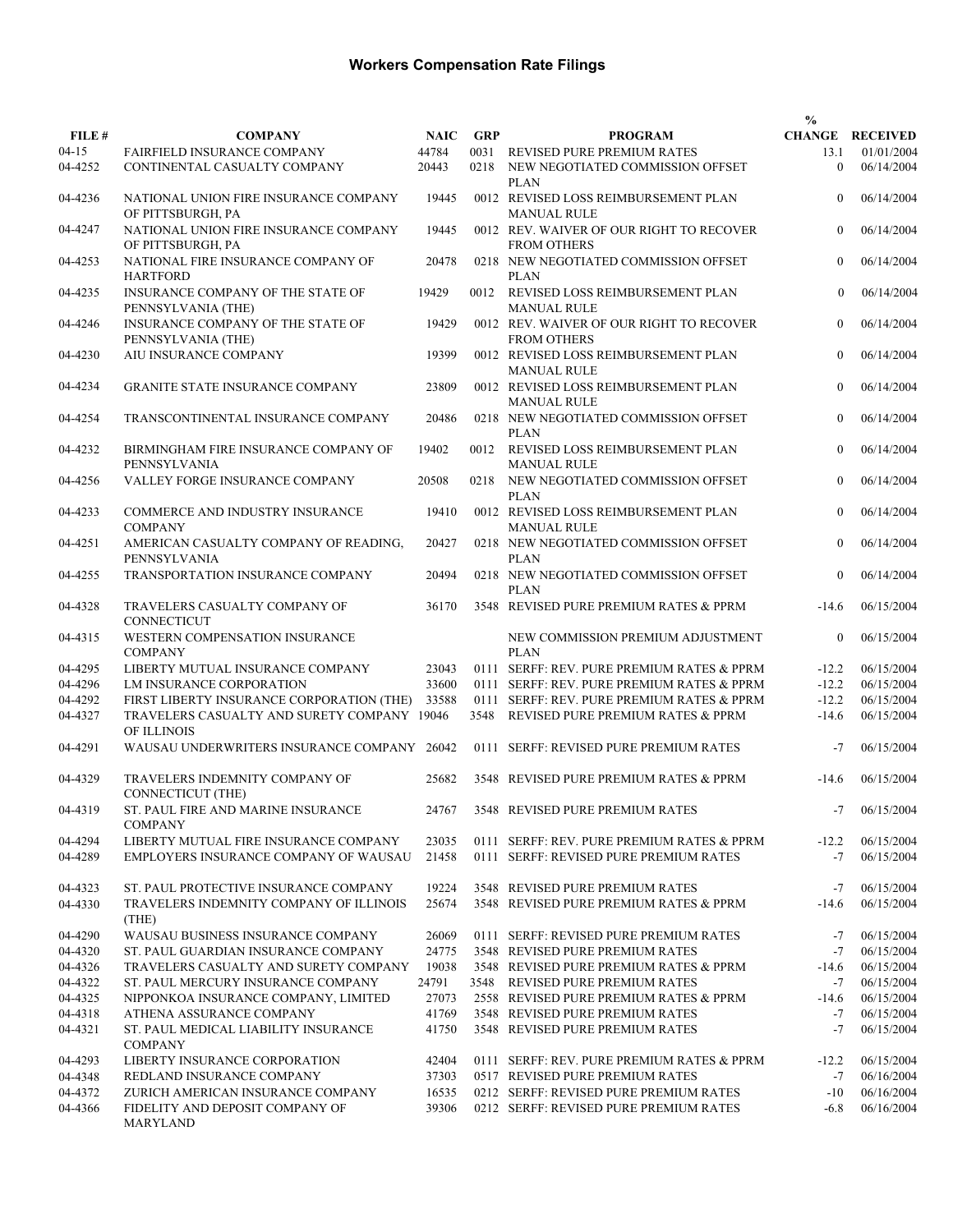|           |                                                                            |             |            |                                              | $\frac{0}{0}$ |                        |
|-----------|----------------------------------------------------------------------------|-------------|------------|----------------------------------------------|---------------|------------------------|
| FILE #    | <b>COMPANY</b>                                                             | <b>NAIC</b> | <b>GRP</b> | <b>PROGRAM</b>                               |               | <b>CHANGE RECEIVED</b> |
| $04 - 15$ | FAIRFIELD INSURANCE COMPANY                                                | 44784       |            | 0031 REVISED PURE PREMIUM RATES              | 13.1          | 01/01/2004             |
| 04-4354   | AMERICAN AUTOMOBILE INSURANCE COMPANY                                      | 21849       |            | 0761 SERFF: REVISED RATE FOR CLASS CODE 8831 | $-12$         | 06/16/2004             |
| 04-4358   | AMERICAN AUTOMOBILE INSURANCE COMPANY                                      | 21849       |            | 0761 SERFF: REVISED RATE FOR CLASS CODE 8601 | $-14.5$       | 06/16/2004             |
| 04-4360   | AMERICAN AUTOMOBILE INSURANCE COMPANY                                      | 21849       |            | 0761 SERFF: REVISED RATE FOR SAFETY GROUPS   | $-30$         | 06/16/2004             |
| 04-4363   | AMERICAN GUARANTEE AND LIABILITY<br><b>INSURANCE COMPANY</b>               | 26247       |            | 0212 SERFF: REVISED PURE PREMIUM RATES       | $-10.1$       | 06/16/2004             |
| 04-4346   | CLARENDON NATIONAL INSURANCE COMPANY                                       | 20532       |            | 0517 REVISED PURE PREMIUM RATES              | $-7$          | 06/16/2004             |
| 04-4342   | SOMPO JAPAN INSURANCE COMPANY OF<br><b>AMERICA</b>                         | 11126       |            | 3219 SERFF: REVISED PURE PREMIUM RATES       | $-7$          | 06/16/2004             |
| 04-4370   | VALIANT INSURANCE COMPANY                                                  | 26611       |            | 0212 SERFF: REVISED PURE PREMIUM RATES       | $-20$         | 06/16/2004             |
| 04-4347   | HARBOR SPECIALTY INSURANCE COMPANY                                         | 21806       |            | 0517 REVISED PURE PREMIUM RATES              | $-7$          | 06/16/2004             |
| 04-4369   | NORTHERN INSURANCE COMPANY OF NEW<br><b>YORK</b>                           | 19372       |            | 0212 SERFF: REVISED PURE PREMIUM RATES       | $-10$         | 06/16/2004             |
| 04-4365   | ASSURANCE COMPANY OF AMERICA                                               | 19305       |            | 0212 SERFF: REVISED PURE PREMIUM RATES       | $-9.9$        | 06/16/2004             |
| 04-4367   | MARYLAND CASUALTY COMPANY                                                  | 19356       | 0212       | SERFF: REVISED PURE PREMIUM RATES            | $-9.9$        | 06/16/2004             |
| 04-4349   | AMERICAN SAFETY CASUALTY INSURANCE<br><b>COMPANY</b>                       | 39969       | 1346       | <b>REVISED PURE PREMIUM RATES</b>            | $-7$          | 06/16/2004             |
| 04-4364   | AMERICAN ZURICH INSURANCE COMPANY                                          | 40142       |            | 0212 SERFF: REVISED PURE PREMIUM RATES       | $-10$         | 06/16/2004             |
| 04-4374   | ZURICH AMERICAN INSURANCE COMPANY OF<br><b>ILLINOIS</b>                    | 27855       |            | 0212 SERFF: REVISED PURE PREMIUM RATES       | $-10$         | 06/16/2004             |
| 04-4434   | INDEMNITY INSURANCE COMPANY OF NORTH<br><b>AMERICA</b>                     | 43575       |            | 0626 SERFF: REVISED PURE PREMIUM RATES       | $-7$          | 06/18/2004             |
| 04-4430   | ACE FIRE UNDERWRITERS INSURANCE<br><b>COMPANY</b>                          | 20702       |            | 0626 SERFF: REVISED PURE PREMIUM RATES       | $-7$          | 06/18/2004             |
| 04-4440   | SAFETY NATIONAL CASUALTY CORPORATION                                       | 15105       |            | 0074 REVISED PURE PREMIUM RATES              | $-7$          | 06/18/2004             |
| 04-4433   | BANKERS STANDARD INSURANCE COMPANY                                         | 18279       |            | 0626 SERFF: REVISED PURE PREMIUM RATES       | $-7$          | 06/18/2004             |
| 04-4429   | ACE AMERICAN INSURANCE COMPANY                                             | 22667       |            | 0626 SERFF: REVISED PURE PREMIUM RATES       | $-7$          | 06/18/2004             |
| 04-4439   | UNIVERSAL UNDERWRITERS INSURANCE<br><b>COMPANY</b>                         | 41181       | 0212       | SERFF: REVISED PURE PREMIUM RATES            | $-6.9$        | 06/18/2004             |
| 04-4431   | ACE INDEMNITY INSURANCE COMPANY                                            | 10030       | 0626       | SERFF: REVISED PURE PREMIUM RATES            | $-7$          | 06/18/2004             |
| 04-4432   | ACE PROPERTY AND CASUALTY INSURANCE<br><b>COMPANY</b>                      | 20699       |            | 0626 SERFF: REVISED PURE PREMIUM RATES       | $-7$          | 06/18/2004             |
| 04-4435   | INSURANCE COMPANY OF NORTH AMERICA                                         | 22713       |            | 0626 SERFF: REVISED PURE PREMIUM RATES       | $-7$          | 06/18/2004             |
| 04-4436   | PACIFIC EMPLOYERS INSURANCE COMPANY                                        | 22748       |            | 0626 SERFF: REVISED PURE PREMIUM RATES       | $-7$          | 06/18/2004             |
| 04-4441   | VIRGINIA SURETY COMPANY, INC.                                              | 40827       |            | 0317 REVISED PURE PREMIUM RATES              | $-7$          | 06/18/2004             |
| 04-4445   | <b>GLOBE INDEMNITY COMPANY</b>                                             | 24600       |            | 0553 REVISED PURE PREMIUM RATES              | $-7$          | 06/21/2004             |
| 04-4442   | AMERICAN AND FOREIGN INSURANCE COMPANY                                     | 24589       |            | 0553 REVISED PURE PREMIUM RATES              | $-7$          | 06/21/2004             |
| 04-4448   | SAFEGUARD INSURANCE COMPANY                                                | 24694       |            | 0553 REVISED PURE PREMIUM RATES              | $-7$          | 06/21/2004             |
| 04-4443   | CONNECTICUT INDEMNITY COMPANY (THE)                                        | 24872       |            | 0553 REVISED PURE PREMIUM RATES              | $-7$          | 06/21/2004             |
| 04-4446   | ROYAL INDEMNITY COMPANY                                                    | 24678       |            | 0553 REVISED PURE PREMIUM RATES              | $-7$          | 06/21/2004             |
| 04-4449   | SECURITY INSURANCE COMPANY OF HARTFORD                                     | 24902       |            | 0553 REVISED PURE PREMIUM RATES              | $-7$          | 06/21/2004             |
| 04-4462   | CLARENDON NATIONAL INSURANCE COMPANY                                       | 20532       |            | 0517 REVISED WAIVER OF SUBROGATION           | $\mathbf{0}$  | 06/21/2004             |
| 04-4456   | OLD REPUBLIC INSURANCE COMPANY                                             | 24147       |            | 0150 REVISED PURE PREMIUM RATES              | $-7$          | 06/21/2004             |
| 04-4444   | FIRE AND CASUALTY INSURANCE COMPANY OF<br><b>CONNECTICUT (THE)</b>         | 24880       |            | 0553 REVISED PURE PREMIUM RATES              | $-7$          | 06/21/2004             |
| 04-4461   | FLORISTS' MUTUAL INSURANCE COMPANY                                         | 13978       |            | 0349 REVISED PURE PREMIUM RATES              | -7            | 06/21/2004             |
| 04-4447   | ROYAL INSURANCE COMPANY OF AMERICA                                         | 26980       |            | 0553 REVISED PURE PREMIUM RATES              | $-7$          | 06/21/2004             |
| 04-4502   | COMMERCE AND INDUSTRY INSURANCE<br><b>COMPANY</b>                          | 19410       |            | 0012 REVISED PURE PREMIUM RATES              | $-7$          | 06/22/2004             |
| 04-4506   | NATIONAL UNION FIRE INSURANCE COMPANY<br>OF PITTSBURGH, PA                 | 19445       |            | 0012 REVISED PURE PREMIUM RATES              | $-7$          | 06/22/2004             |
| 04-4498   | AMERICAN HOME ASSURANCE COMPANY                                            | 19380       |            | 0012 REVISED PURE PREMIUM RATES              | -7            | 06/22/2004             |
| 04-4511   | NEW HAMPSHIRE INSURANCE COMPANY                                            | 23841       |            | 0012 REVISED PURE PREMIUM RATES              | $-7$          | 06/22/2004             |
| 04-4504   | INSURANCE COMPANY OF THE STATE OF                                          | 19429       |            | 0012 REVISED PURE PREMIUM RATES              | $-7$          | 06/22/2004             |
| 04-4500   | PENNSYLVANIA (THE)<br>BIRMINGHAM FIRE INSURANCE COMPANY OF<br>PENNSYLVANIA | 19402       |            | 0012 REVISED PURE PREMIUM RATES              | $-7$          | 06/22/2004             |
| 04-4495   | AIU INSURANCE COMPANY                                                      | 19399       |            | 0012 REVISED PURE PREMIUM RATES              | $-7$          | 06/22/2004             |
| 04-4559   | NORTHWESTERN PACIFIC INDEMNITY COMPANY 20338                               |             |            | 0038 REVISED PURE PREMIUM RATES              | $-3$          | 06/23/2004             |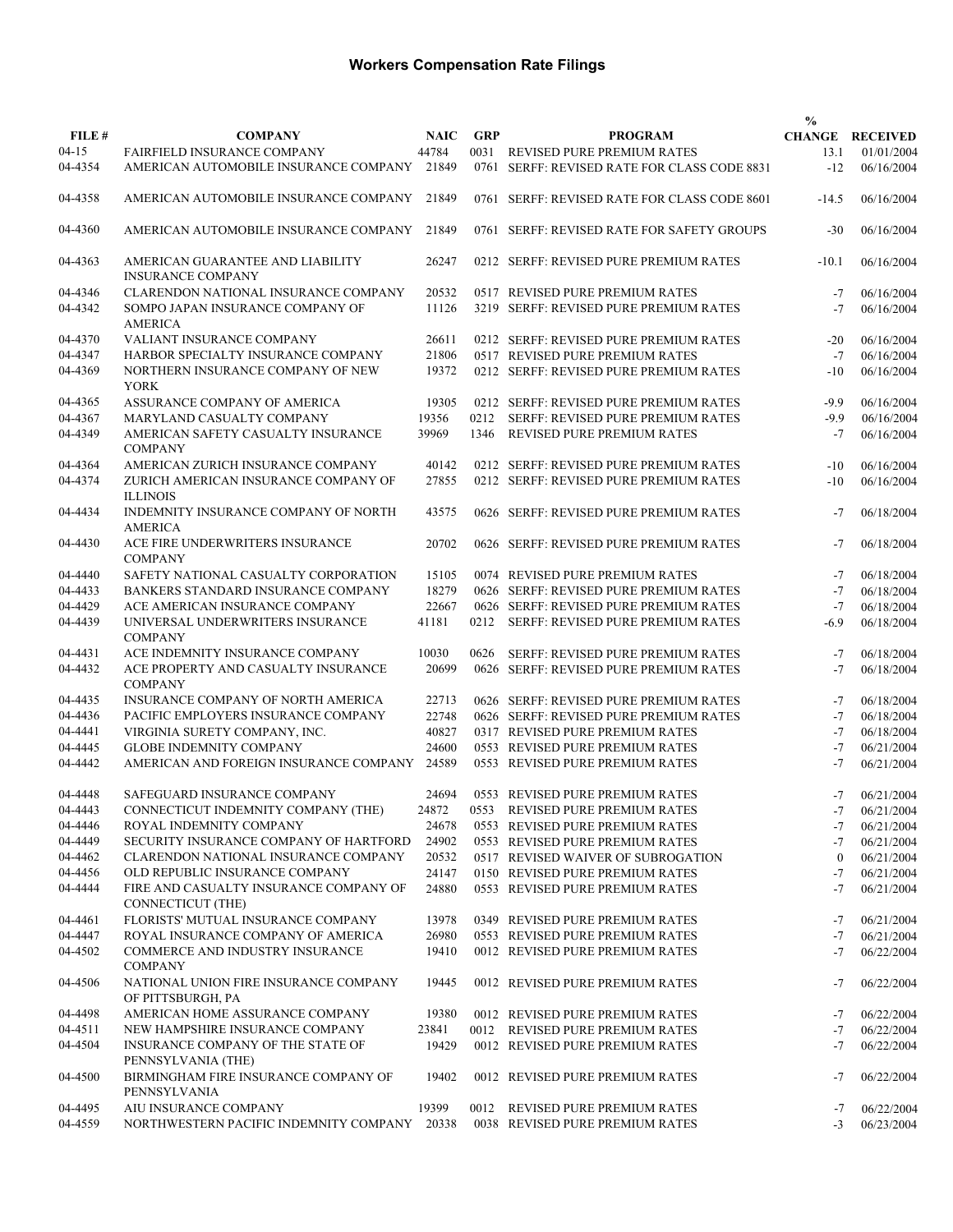|         |                                                                           |             |            |                                                                   | $\frac{0}{0}$  |                        |
|---------|---------------------------------------------------------------------------|-------------|------------|-------------------------------------------------------------------|----------------|------------------------|
| FILE #  | <b>COMPANY</b>                                                            | <b>NAIC</b> | <b>GRP</b> | <b>PROGRAM</b>                                                    |                | <b>CHANGE RECEIVED</b> |
| 04-15   | <b>FAIRFIELD INSURANCE COMPANY</b>                                        | 44784       | 0031       | REVISED PURE PREMIUM RATES                                        | 13.1           | 01/01/2004             |
| 04-4561 | SAMSUNG FIRE & MARINE INSURANCE CO., LTD. 38300<br>(UNITED STATES BRANCH) |             | 0000       | REVISED PURE PREMIUM RATES                                        | $-3$           | 06/23/2004             |
| 04-4558 | GREAT NORTHERN INSURANCE COMPANY                                          | 20303       |            | 0038 REVISED PURE PREMIUM RATES                                   | $-3$           | 06/23/2004             |
| 04-4562 | VIGILANT INSURANCE COMPANY                                                | 20397       |            | 0038 REVISED PURE PREMIUM RATES                                   | $-3$           | 06/23/2004             |
| 04-4556 | CHUBB INDEMNITY INSURANCE COMPANY                                         | 12777       |            | 0038 REVISED PURE PREMIUM RATES                                   | $-3$           | 06/23/2004             |
| 04-4557 | FEDERAL INSURANCE COMPANY                                                 | 20281       |            | 0038 REVISED PURE PREMIUM RATES                                   | $-3$           | 06/23/2004             |
| 04-4560 | PACIFIC INDEMNITY COMPANY                                                 | 20346       |            | 0038 REVISED PURE PREMIUM RATES                                   | $-3$           | 06/23/2004             |
| 04-4563 | TOKIO MARINE & NICHIDO FIRE INSURANCE CO.,<br>LTD.                        | 12904       |            | 3098 REVISED PURE PREMIUM RATES                                   | $-3.9$         | 06/24/2004             |
| 04-4568 | LUMBERMEN'S UNDERWRITING ALLIANCE                                         | 23108       |            | 0000 REVISED PURE PREMIUM RATES                                   | $-7$           | 06/24/2004             |
| 04-4567 | AMERICAN HARDWARE MUTUAL INSURANCE<br><b>COMPANY</b>                      | 13331       |            | 0291 REVISED PURE PREMIUM RATES                                   | $-7$           | 06/24/2004             |
| 04-4564 | TRANS PACIFIC INSURANCE COMPANY                                           | 41238       |            | 3098 REVISED PURE PREMIUM RATES                                   | 3.1            | 06/24/2004             |
| 04-4566 | LIBERTY NORTHWEST INSURANCE<br><b>CORPORATION</b>                         | 41939       |            | 0111 REVISED PURE PREMIUM RATES                                   | $-7$           | 06/24/2004             |
| 04-4571 | CUMIS INSURANCE SOCIETY, INC.                                             | 10847       |            | 0306 NEW AGGREGATE EXCESS WORKERS' COMP.<br>INDEMNITY POL.        | $\mathbf{0}$   | 06/24/2004             |
| 04-4593 | HARTFORD UNDERWRITERS INSURANCE<br><b>COMPANY</b>                         | 30104       |            | 0091 SERFF: REVISED PURE PREMIUM RATES                            | $-7.1$         | 06/25/2004             |
| 04-4627 | HANOVER INSURANCE COMPANY (THE)                                           | 22292       |            | 0088 SERFF: REVISED PURE PREMIUM RATES                            | $-6.8$         | 06/25/2004             |
| 04-4599 | BANCINSURE, INC.                                                          | 18538       | 0000       | <b>REVISED PURE PREMIUM RATES</b>                                 | $-7.13$        | 06/25/2004             |
| 04-4589 | HARTFORD CASUALTY INSURANCE COMPANY                                       | 29424       |            | 0091 SERFF: REVISED PURE PREMIUM RATES                            | $-7.1$         | 06/25/2004             |
| 04-4596 | TWIN CITY FIRE INSURANCE COMPANY                                          | 29459       |            | 0091 SERFF: REVISED PURE PREMIUM RATES                            | $-7.1$         | 06/25/2004             |
| 04-4594 | PROPERTY AND CASUALTY INSURANCE                                           | 34690       | 0091       | SERFF: REVISED PURE PREMIUM RATES                                 | $-7.1$         | 06/25/2004             |
| 04-4588 | <b>COMPANY OF HARTFORD</b><br>HARTFORD ACCIDENT AND INDEMNITY             | 22357       |            | 0091 SERFF: REVISED PURE PREMIUM RATES                            | $-7.1$         | 06/25/2004             |
|         | <b>COMPANY</b>                                                            |             |            |                                                                   |                |                        |
| 04-4590 | HARTFORD FIRE INSURANCE COMPANY                                           | 19682       |            | 0091 SERFF: REVISED PURE PREMIUM RATES                            | $-7.1$         | 06/25/2004             |
| 04-4592 | HARTFORD INSURANCE COMPANY OF THE<br><b>MIDWEST</b>                       | 37478       |            | 0091 SERFF: REVISED PURE PREMIUM RATES                            | $-7.1$         | 06/25/2004             |
| 04-4674 | AMERICAN STATES INSURANCE COMPANY                                         | 19704       |            | 0163 SERFF: REVISED PURE PREMIUM RATES                            | $-7$           | 06/28/2004             |
| 04-4671 | TRUCK INSURANCE EXCHANGE                                                  | 21709       |            | 0212 SERFF: REV. TERRITORY RATES, MIN. PREM.                      | $\mathbf{0}$   | 06/28/2004             |
| 04-4664 | CIVIC PROPERTY AND CASUALTY COMPANY                                       | 10315       |            | 0212 SERFF: REV. TERRITORY RATES, MIN. PREM.                      | $\mathbf{0}$   | 06/28/2004             |
| 04-4681 | FIRST NATIONAL INSURANCE COMPANY OF<br><b>AMERICA</b>                     | 24724       |            | 0163 SERFF: REVISED PURE PREMIUM RATES                            | $-7$           | 06/28/2004             |
| 04-4665 | EXACT PROPERTY AND CASUALTY COMPANY                                       | 10318       |            | 0212 SERFF: REV. TERRITORY RATES, MIN. PREM.                      | $\mathbf{0}$   | 06/28/2004             |
| 04-4669 | NEIGHBORHOOD SPIRIT PROPERTY AND<br>CASUALTY COMPANY                      | 10317       |            | 0212 SERFF: REV. TERRITORY RATES, MIN. PREM.                      | $\theta$       | 06/28/2004             |
| 04-4646 | AMERICAN AUTOMOBILE INSURANCE COMPANY                                     | 21849       |            | 0761 SERFF: REVISED RATE FOR ARCHITECTS &<br><b>ENGINEERS</b>     | $-11.8$        | 06/28/2004             |
| 04-4666 | <b>FARMERS INSURANCE EXCHANGE</b>                                         | 21652       |            | 0212 SERFF: REV. TERRITORY RATES, MIN. PREM.                      | $\overline{0}$ | 06/28/2004             |
| 04-4667 | MID-CENTURY INSURANCE COMPANY                                             |             |            | 21687 0212 SERFF: REV. TERRITORY RATES, MIN. PREM.                |                | $0$ 06/28/2004         |
| 04-4679 | AMERICAN STATES INSURANCE COMPANY OF<br><b>TEXAS</b>                      |             |            | 19712 0163 SERFF: REVISED PURE PREMIUM RATES                      | -7             | 06/28/2004             |
| 04-4673 | AMERICAN ECONOMY INSURANCE COMPANY                                        | 19690       |            | 0163 SERFF: REVISED PURE PREMIUM RATES                            | $-7$           | 06/28/2004             |
| 04-4699 | REDWOOD FIRE AND CASUALTY INSURANCE<br><b>COMPANY</b>                     | 11673       |            | 0031 REVISED PURE PREMIUM RATES, PPRM                             | $-24$          | 06/29/2004             |
| 04-4661 | VANLINER INSURANCE COMPANY                                                | 21172       |            | 0000 SERFF: REVISED PURE PREMIUM RATES                            | 2              | 06/29/2004             |
| 04-4696 | UNITED STATES FIRE INSURANCE COMPANY                                      | 21113       |            | 0158 REVISED PURE PREMIUM RATES & PPRM                            | $-1$           | 06/29/2004             |
| 04-4695 | NORTH RIVER INSURANCE COMPANY (THE)                                       | 21105       |            | 0158 REVISED PURE PREMIUM RATES & PPRM                            | $-1$           | 06/29/2004             |
| 04-4698 | ZNAT INSURANCE COMPANY                                                    | 30120       |            | 0336 REV. RETROSPECTIVE & LARGE DEDUCTIBLE<br><b>RATING VALUE</b> | $\theta$       | 06/29/2004             |
| 04-4697 | ZENITH INSURANCE COMPANY                                                  | 13269       |            | 0336 REV. RETROSPECTIVE & LARGE DEDUCTIBLE<br><b>RATING VALUE</b> | $\mathbf{0}$   | 06/29/2004             |
| 04-4740 | DISCOVER PROPERTY & CASUALTY INSURANCE<br><b>COMPANY</b>                  | 36463       |            | 3548 REVISED PURE PREMIUM RATES                                   | $-7$           | 06/30/2004             |
| 04-4743 | <b>GREAT AMERICAN ALLIANCE INSURANCE</b><br><b>COMPANY</b>                | 26832       |            | 0084 REVISED PURE PREMIUM RATES                                   | $-7$           | 06/30/2004             |
| 04-4739 | REGENT INSURANCE COMPANY                                                  | 24449       |            | 0400 SERFF: REVISED PURE PREMIUM RATES                            | $-7.1$         | 06/30/2004             |
| 04-4738 | GENERAL CASUALTY COMPANY OF WISCONSIN                                     | 24414       |            | 0400 SERFF: REVISED PURE PREMIUM RATES                            | $-7$           | 06/30/2004             |
| 04-4742 | UNITED STATES FIDELITY AND GUARANTY<br><b>COMPANY</b>                     | 25887       |            | 3548 REVISED PURE PREMIUM RATES                                   | $-7$           | 06/30/2004             |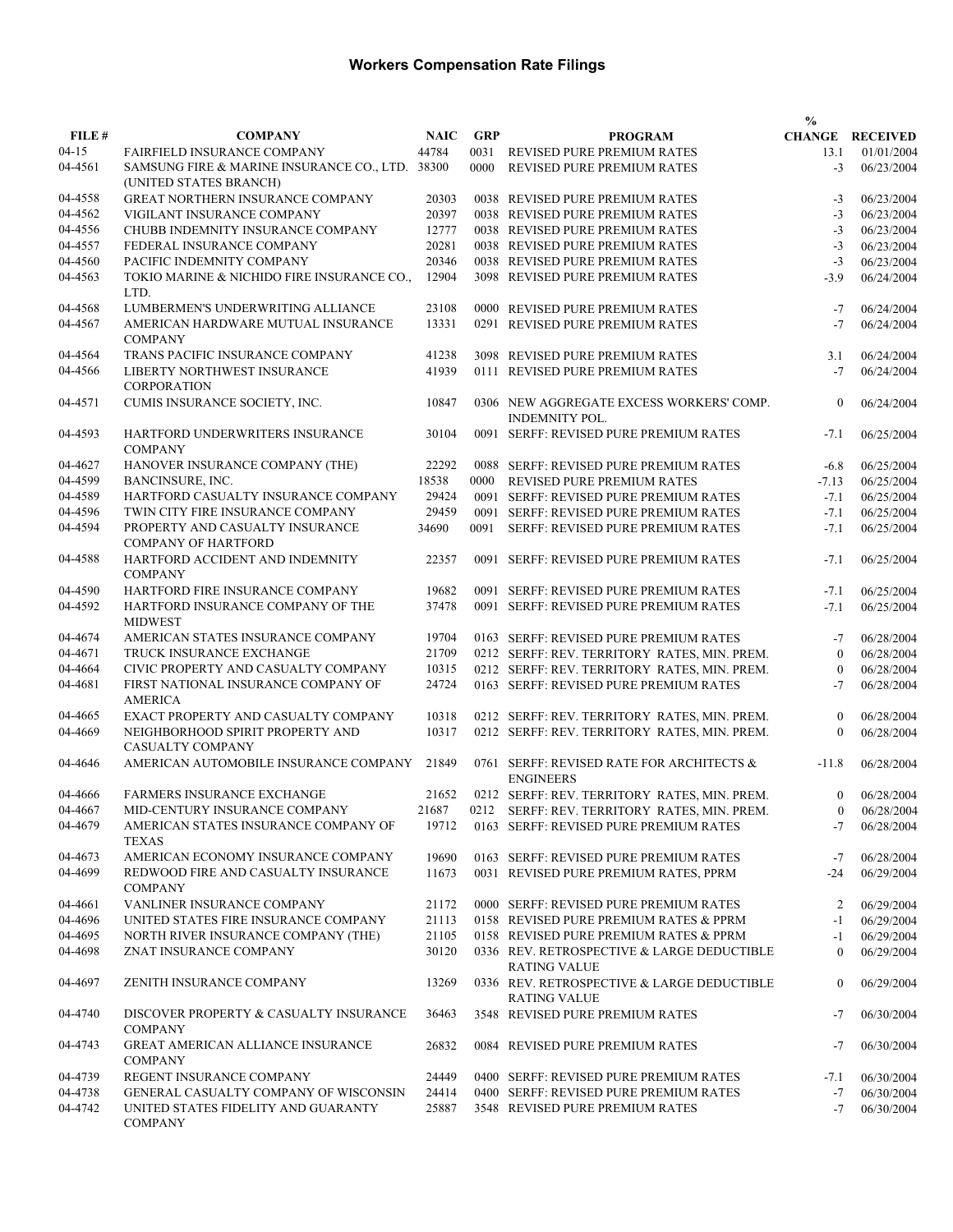|           |                                                                       |             |            |                                                                   | $\frac{0}{0}$  |                        |
|-----------|-----------------------------------------------------------------------|-------------|------------|-------------------------------------------------------------------|----------------|------------------------|
| FILE #    | <b>COMPANY</b>                                                        | <b>NAIC</b> | <b>GRP</b> | <b>PROGRAM</b>                                                    |                | <b>CHANGE RECEIVED</b> |
| $04 - 15$ | FAIRFIELD INSURANCE COMPANY                                           | 44784       |            | 0031 REVISED PURE PREMIUM RATES                                   | 13.1           | 01/01/2004             |
| 04-4746   | GREAT AMERICAN INSURANCE COMPANY OF<br><b>NEW YORK</b>                | 22136       |            | 0084 REVISED PURE PREMIUM RATES                                   | $-7$           | 06/30/2004             |
| 04-4745   | GREAT AMERICAN INSURANCE COMPANY                                      | 16691       |            | 0084 REVISED PURE PREMIUM RATES                                   | $-7$           | 06/30/2004             |
| 04-4744   | <b>GREAT AMERICAN ASSURANCE COMPANY</b>                               | 26344       |            | 0084 REVISED PURE PREMIUM RATES                                   | $-7$           | 06/30/2004             |
| 04-4741   | FIDELITY AND GUARANTY INSURANCE                                       | 35386       |            | 3548 REVISED PURE PREMIUM RATES                                   | $-7$           | 06/30/2004             |
| 04-4760   | <b>COMPANY</b><br>AMERICAN FUJI FIRE AND MARINE INSURANCE             | 40398       |            | 0000 REVISED PURE PREMIUM RATES                                   | $-2.9$         | 07/01/2004             |
|           | <b>COMPANY</b>                                                        |             |            |                                                                   |                |                        |
| 04-4756   | ULICO CASUALTY COMPANY                                                | 37893       |            | 0781 TERRORISM RATE                                               | 2.1            | 07/01/2004             |
| 04-4759   | PUBLIC SERVICE MUTUAL INSURANCE COMPANY 15059                         |             |            | 0853 REVISED PURE PREMIUM RATES                                   | $-7$           | 07/01/2004             |
| 04-4755   | <b>INTERNATIONAL BUSINESS &amp; MERCANTILE</b><br>REASSURANCE COMPANY | 24139       |            | 0150 CERTIFIED-TERRORISM & REV. RATING<br><b>PLANS</b>            | 0.3            | 07/01/2004             |
| 04-4758   | <b>GREAT WEST CASUALTY COMPANY</b>                                    | 11371       |            | 0150 REVISED PURE PREMIUM RATES, PPRM, AND<br><b>PLANS</b>        | $-7$           | 07/01/2004             |
| 04-4757   | ULICO CASUALTY COMPANY                                                | 37893       |            | 0781 REVISED PURE PREMIUM RATE, PPRM AND<br><b>PLANS</b>          | 8.1            | 07/01/2004             |
| 04-4773   | GRAPHIC ARTS MUTUAL INSURANCE COMPANY                                 | 25984       | 0201       | REVISED PURE PREMIUM RATES                                        | $-6.9$         | 07/02/2004             |
| 04-4772   | GUIDEONE MUTUAL INSURANCE COMPANY                                     | 15032       |            | 0303 SERFF: REVISED PURE PREMIUM RATES,                           | $-3$           | 07/02/2004             |
|           |                                                                       |             |            | <b>PPRM</b>                                                       |                |                        |
| 04-4774   | UTICA MUTUAL INSURANCE COMPANY                                        | 25976       |            | 0201 REVISED PURE PREMIUM RATES                                   | $-6.9$         | 07/02/2004             |
| 04-4926   | PREFERRED PROFESSIONAL INSURANCE<br><b>COMPANY</b>                    | 36234       | 0000       | REVISED PURE PREMIUM RATES                                        | $-7$           | 07/09/2004             |
| 04-5032   | ATLANTIC SPECIALTY INSURANCE COMPANY                                  | 27154       |            | 1129 REVISED PURE PREMIUM RATES                                   | $-7$           | 07/15/2004             |
| 04-5087   | EMPLOYERS REINSURANCE CORPORATION                                     | 39845       |            | 0350 INITIAL PURE PREMIUM RATES, PLANS &<br><b>RULES</b>          | $\mathbf{0}$   | 07/16/2004             |
| 04-5085   | COREGIS INSURANCE COMPANY                                             | 21318       |            | 0350 REVISED PURE PREMIUM RATES, PLANS &<br><b>RULES</b>          | $-7$           | 07/16/2004             |
| 04-5088   | WESTPORT INSURANCE CORPORATION                                        | 34207       |            | 0350 REVISED PURE PREMIUM RATES, PLANS &<br><b>RULES</b>          | $-7$           | 07/16/2004             |
| 04-5132   | INTERNATIONAL BUSINESS & MERCANTILE<br>REASSURANCE COMPANY            | 24139       |            | 0150 REVISED PURE PREMIUM RATES                                   | $-7.9$         | 07/19/2004             |
| 04-5131   | ZURICH AMERICAN INSURANCE COMPANY                                     | 16535       |            | 0212 SERFF: REVISED EXCESS WC & EL RULE                           | $\mathbf{0}$   | 07/20/2004             |
| 04-5160   | FARMLAND MUTUAL INSURANCE COMPANY                                     | 13838       |            | 0140 SERFF: REVISED PURE PREMIUM RATES                            | $-2.38$        | 07/22/2004             |
| 04-5161   | NATIONWIDE AGRIBUSINESS INSURANCE<br><b>COMPANY</b>                   | 28223       |            | 0140 SERFF: REVISED PURE PREMIUM RATES                            | $-2.38$        | 07/22/2004             |
| 04-5199   | TRAVELERS CASUALTY COMPANY OF<br>CONNECTICUT                          | 36170       |            | 3548 REV. CALIFORNIA ADDITIONAL DEFENSE<br><b>OBLIGATION RULE</b> | $\mathbf{0}$   | 07/26/2004             |
| 04-5206   | EMPLOYERS DIRECT INSURANCE COMPANY                                    | 11555       |            | 0181 REV. PAID LOSS RETROSPECTIVE RATING<br><b>PLAN</b>           | $\mathbf{0}$   | 07/26/2004             |
| 04-5186   | AMERICAN ALTERNATIVE INSURANCE<br><b>CORPORATION</b>                  | 19720       |            | 0361 REVISED PURE PREMIUM RATES, PPRM,                            | 3.5            | 07/26/2004             |
| 04-5201   | TRAVELERS INDEMNITY COMPANY OF ILLINOIS 25674                         |             |            | RATING VALUES<br>3548 REV. CALIFORNIA ADDITIONAL DEFENSE          | $\theta$       | 07/26/2004             |
| 04-5198   | (THE)<br>TRAVELERS CASUALTY AND SURETY COMPANY                        | 19046       |            | <b>OBLIGATION RULE</b><br>3548 REV. CALIFORNIA ADDITIONAL DEFENSE | $\overline{0}$ | 07/26/2004             |
| 04-5200   | OF ILLINOIS<br>TRAVELERS INDEMNITY COMPANY OF                         | 25682       |            | <b>OBLIGATION RULE</b><br>3548 REV. CALIFORNIA ADDITIONAL DEFENSE | $\mathbf{0}$   | 07/26/2004             |
|           | <b>CONNECTICUT (THE)</b>                                              |             |            | <b>OBLIGATION RULE</b>                                            |                |                        |
| 04-5203   | CYPRESS INSURANCE COMPANY                                             | 10855       |            | 0031 REVISED PURE PREMIUM RATES, PPRM                             | $-7.2$         | 07/26/2004             |
| 04-5196   | TRAVELERS CASUALTY AND SURETY COMPANY 19038                           |             |            | 3548 REV. CALIFORNIA ADDITIONAL DEFENSE<br><b>OBLIGATION RULE</b> | $\left($       | 07/26/2004             |
| 04-5195   | NIPPONKOA INSURANCE COMPANY, LIMITED                                  | 27073       |            | 2558 REV. CALIFORNIA ADDITIONAL DEFENSE                           | $\mathbf{0}$   | 07/26/2004             |
| 04-5204   | REDWOOD FIRE AND CASUALTY INSURANCE<br><b>COMPANY</b>                 | 11673       |            | <b>OBLIGATION RULE</b><br>0031 REVISED PURE PREMIUM RATES, PPRM   | $-7.2$         | 07/26/2004             |
| 04-5235   | STATE FARM GENERAL INSURANCE COMPANY                                  | 25151       |            | 0176 REVISED PURE PREMIUM RATES, PPRM                             | $\mathbf{0}$   | 07/27/2004             |
| 04-5234   | STATE FARM FIRE AND CASUALTY COMPANY                                  | 25143       |            | 0176 REVISED PURE PREMIUM RATES, PPRM                             | $\overline{0}$ | 07/27/2004             |
| 04-5296   | CINCINNATI INSURANCE COMPANY (THE)                                    | 10677       |            | 0244 REVISED PURE PREMIUM RATES                                   | $-6.9$         | 07/28/2004             |
| 04-5281   | WESTERN SELECT INSURANCE COMPANY                                      | 10997       |            | 0853 REV. PURE PREMIUM RATES, PLANS,<br><b>TERRORISM RATE</b>     | $\mathbf{0}$   | 07/28/2004             |
| 04-5294   | SAMSUNG FIRE & MARINE INSURANCE CO., LTD.<br>(UNITED STATES BRANCH)   | 38300       |            | 0000 REVISED WAIVER OF SUBROGATION                                | $\mathbf{0}$   | 07/28/2004             |
| 04-5291   | GREAT NORTHERN INSURANCE COMPANY                                      | 20303       |            | 0038 REVISED WAIVER OF SUBROGATION                                | $\overline{0}$ | 07/28/2004             |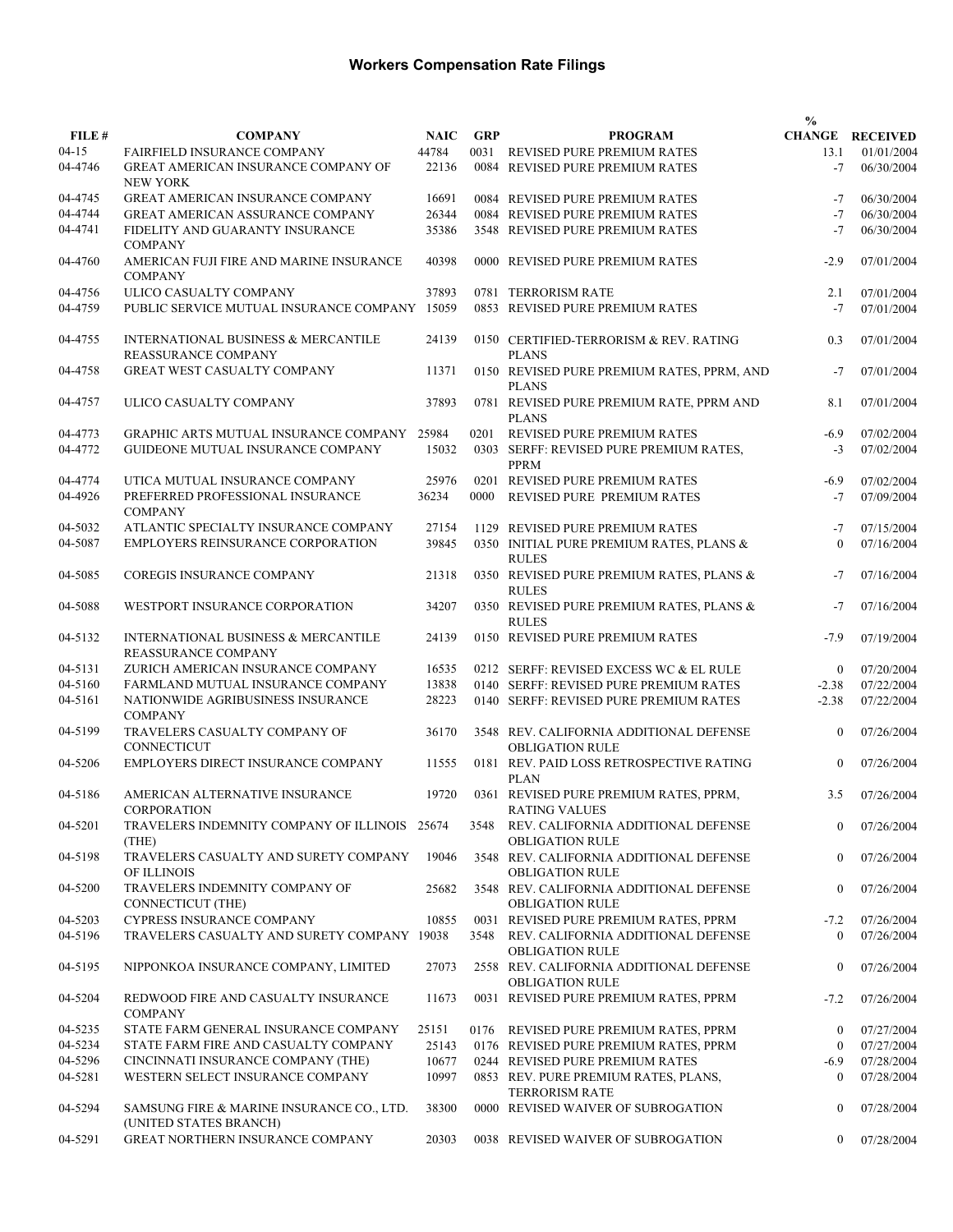|           |                                                            |             |            |                                                           | $\frac{0}{0}$    |                        |
|-----------|------------------------------------------------------------|-------------|------------|-----------------------------------------------------------|------------------|------------------------|
| FILE#     | <b>COMPANY</b>                                             | <b>NAIC</b> | <b>GRP</b> | <b>PROGRAM</b>                                            |                  | <b>CHANGE RECEIVED</b> |
| $04 - 15$ | FAIRFIELD INSURANCE COMPANY                                | 44784       |            | 0031 REVISED PURE PREMIUM RATES                           | 13.1             | 01/01/2004             |
| 04-5298   | ARCH INSURANCE COMPANY                                     | 11150       |            | 1279 REVISED PURE PREMIUM RATES                           | $-7$             | 07/28/2004             |
| 04-5292   | NORTHWESTERN PACIFIC INDEMNITY COMPANY                     | 20338       |            | 0038 REVISED WAIVER OF SUBROGATION                        | $\theta$         | 07/28/2004             |
|           |                                                            |             |            |                                                           |                  |                        |
| 04-5293   | PACIFIC INDEMNITY COMPANY                                  | 20346       |            | 0038 REVISED WAIVER OF SUBROGATION                        | $\mathbf{0}$     | 07/28/2004             |
| 04-5295   | VIGILANT INSURANCE COMPANY                                 | 20397       |            | 0038 REVISED WAIVER OF SUBROGATION                        | $\theta$         | 07/28/2004             |
| 04-5290   | FEDERAL INSURANCE COMPANY                                  | 20281       |            | 0038 REVISED WAIVER OF SUBROGATION                        | $\mathbf{0}$     | 07/28/2004             |
| 04-5289   | CHUBB INDEMNITY INSURANCE COMPANY                          | 12777       |            | 0038 REVISED WAIVER OF SUBROGATION                        | $\theta$         | 07/28/2004             |
| 04-5308   | NORTH RIVER INSURANCE COMPANY (THE)                        | 21105       |            | 0158 REVISED TERRORISM RATE                               | $\theta$         | 07/29/2004             |
| 04-5309   | UNITED STATES FIRE INSURANCE COMPANY                       | 21113       |            | 0158 REVISED TERRORISM RATE                               | $\theta$         | 07/29/2004             |
| 04-5423   | LIBERTY NORTHWEST INSURANCE                                | 41939       |            | 0111 REVISED RETROSPECTIVE RATING                         | $\Omega$         | 08/03/2004             |
|           | <b>CORPORATION</b>                                         |             |            | DEVELOPMENT FACTORS                                       |                  |                        |
| 04-5442   | EMPLOYERS MUTUAL CASUALTY COMPANY                          | 21415       |            | 0062 REVISED PURE PREMIUM RATES                           | $-6.8$           | 08/05/2004             |
| 04-5664   | NORTHERN ASSURANCE COMPANY OF AMERICA 38369                |             | 1129       | REVISED PURE PREMIUM RATES                                | $-7$             | 08/11/2004             |
|           | (THE)                                                      |             |            |                                                           |                  |                        |
| 04-5663   | EMPLOYERS' FIRE INSURANCE COMPANY (THE)                    | 20648       |            | 1129 REVISED PURE PREMIUM RATES                           | $-7$             | 08/11/2004             |
| 04-5662   | AMERICAN EMPLOYERS' INSURANCE COMPANY                      | 20613       |            | 1129 REVISED PURE PREMIUM RATES                           | $-7$             | 08/11/2004             |
| 04-5665   | ONEBEACON AMERICA INSURANCE COMPANY                        | 20621       |            | 1129 REVISED PURE PREMIUM RATES                           | $-7$             | 08/11/2004             |
| 04-5666   | ONEBEACON INSURANCE COMPANY                                | 21970       |            | 1129 REVISED PURE PREMIUM RATES                           | $-7$             | 08/11/2004             |
| 04-5689   | TRAVELERS CASUALTY AND SURETY COMPANY                      | 19038       | 3548       | REVISED LARGE RISK DEDUCTIBLE PLAN                        | $\mathbf{0}$     | 08/12/2004             |
|           |                                                            |             |            | <b>RULES</b>                                              |                  |                        |
| 04-5691   | TRAVELERS INDEMNITY COMPANY OF ILLINOIS                    | 25674       |            | 3548 REVISED LARGE RISK DEDUCTIBLE PLAN                   | $\boldsymbol{0}$ | 08/12/2004             |
|           | (THE)                                                      |             |            | <b>RULES</b>                                              |                  |                        |
| 04-5690   | TRAVELERS INDEMNITY COMPANY OF<br><b>CONNECTICUT (THE)</b> | 25682       |            | 3548 REVISED LARGE RISK DEDUCTIBLE PLAN<br><b>RULES</b>   | $\mathbf{0}$     | 08/12/2004             |
|           |                                                            |             |            |                                                           |                  |                        |
| 04-5739   | EMPLOYERS DIRECT INSURANCE COMPANY                         | 11555       |            | 0181 REVISED RETROSPECTIVE RATING PLAN                    | $\mathbf{0}$     | 08/16/2004             |
| 04-5834   | XL SPECIALTY INSURANCE COMPANY                             | 37885       |            | 1285 SERFF: REVISED PURE PREMIUM RATES AND<br><b>PPRM</b> | $-3$             | 08/17/2004             |
| 04-5833   | <b>GREENWICH INSURANCE COMPANY</b>                         | 22322       | 1285       | SERFF: REVISED PURE PREMIUM RATES AND<br><b>PPRM</b>      | $-3$             | 08/17/2004             |
| 04-5952   | TRANSPORTATION INSURANCE COMPANY                           | 20494       |            | 0218 REVISED PURE PREMIUM RATES                           | $-7$             | 08/23/2004             |
| 04-5949   | CONTINENTAL CASUALTY COMPANY                               | 20443       |            | 0218 REVISED PURE PREMIUM RATES                           | $-7$             | 08/23/2004             |
| 04-5950   | NATIONAL FIRE INSURANCE COMPANY OF                         |             |            |                                                           | $-7$             |                        |
|           | <b>HARTFORD</b>                                            | 20478       |            | 0218 REVISED PURE PREMIUM RATES                           |                  | 08/23/2004             |
| 04-5948   | AMERICAN CASUALTY COMPANY OF READING,<br>PENNSYLVANIA      | 20427       |            | 0218 REVISED PURE PREMIUM RATES                           | $-7$             | 08/23/2004             |
| 04-5953   | VALLEY FORGE INSURANCE COMPANY                             | 20508       | 0218       | <b>REVISED PURE PREMIUM RATES</b>                         | $-7$             | 08/23/2004             |
| 04-5951   | TRANSCONTINENTAL INSURANCE COMPANY                         | 20486       | 0218       | REVISED PURE PREMIUM RATES                                | $-7$             | 08/23/2004             |
| 04-6090   | ATHENA ASSURANCE COMPANY                                   | 41769       |            | 3548 REVISED COMPANY SELECTION WORKSHEET                  | $\mathbf{0}$     | 08/26/2004             |
| 04-6087   | ST. PAUL MEDICAL LIABILITY INSURANCE                       | 41750       |            | 3548 REVISED PREMIUM DISCOUNT TABLE AND                   | $\Omega$         | 08/26/2004             |
|           | <b>COMPANY</b>                                             |             |            | <b>PPRM</b>                                               |                  |                        |
| 04-6086   | ST. PAUL GUARDIAN INSURANCE COMPANY                        | 24775       |            | 3548 REVISED PREMIUM DISCOUNT TABLE AND<br><b>PPRM</b>    | $\Omega$         | 08/26/2004             |
| 04-6096   | PUBLIC SERVICE MUTUAL INSURANCE COMPANY 15059              |             |            | 0853 REVISED PPRM                                         | 32.7             | 08/26/2004             |
| 04-6085   | ST. PAUL FIRE AND MARINE INSURANCE                         | 24767       |            | 3548 REVISED PREMIUM DISCOUNT TABLE AND                   | $\overline{0}$   | 08/26/2004             |
|           | <b>COMPANY</b>                                             |             |            | PPRM                                                      |                  |                        |
| 04-6091   | ST. PAUL FIRE AND MARINE INSURANCE<br><b>COMPANY</b>       | 24767       |            | 3548 REVISED COMPANY SELECTION WORKSHEET                  | $\overline{0}$   | 08/26/2004             |
| 04-6089   | ST. PAUL PROTECTIVE INSURANCE COMPANY                      | 19224       |            | 3548 REVISED PREMIUM DISCOUNT TABLE AND<br>PPRM           | $\Omega$         | 08/26/2004             |
| 04-6095   | ST. PAUL PROTECTIVE INSURANCE COMPANY                      | 19224       | 3548       | REVISED COMPANY SELECTION WORKSHEET                       | $\mathbf{0}$     | 08/26/2004             |
| 04-6088   | ST. PAUL MERCURY INSURANCE COMPANY                         | 24791       | 3548       |                                                           | $\theta$         | 08/26/2004             |
|           |                                                            |             |            | REVISED PREMIUM DISCOUNT TABLE AND<br><b>PPRM</b>         |                  |                        |
| 04-6094   | ST. PAUL MERCURY INSURANCE COMPANY                         | 24791       |            | 3548 REVISED COMPANY SELECTION WORKSHEET                  | $\Omega$         | 08/26/2004             |
| 04-6092   | ST. PAUL GUARDIAN INSURANCE COMPANY                        | 24775       |            | 3548 REVISED COMPANY SELECTION WORKSHEET                  | $\Omega$         | 08/26/2004             |
| 04-6093   | ST. PAUL MEDICAL LIABILITY INSURANCE                       | 41750       |            | 3548 REVISED COMPANY SELECTION WORKSHEET                  | $\theta$         | 08/26/2004             |
|           | <b>COMPANY</b>                                             |             |            |                                                           |                  |                        |
| 04-6084   | ATHENA ASSURANCE COMPANY                                   | 41769       |            | 3548 REVISED PREMIUM DISCOUNT TABLE AND                   | $\overline{0}$   | 08/26/2004             |
|           |                                                            |             |            | PPRM                                                      |                  |                        |
| 04-6393   | NATIONAL LIABILITY & FIRE INSURANCE<br><b>COMPANY</b>      | 20052       |            | 0031 INITIAL RATES, PLANS AND RULES                       | $\mathbf{0}$     | 09/03/2004             |
|           | TIG INSURANCE COMPANY                                      | 25534       |            |                                                           |                  | 09/07/2004             |
| 04-6454   |                                                            |             |            | 0158 REVISED PURE PREMIUM RATES                           | $-7$             |                        |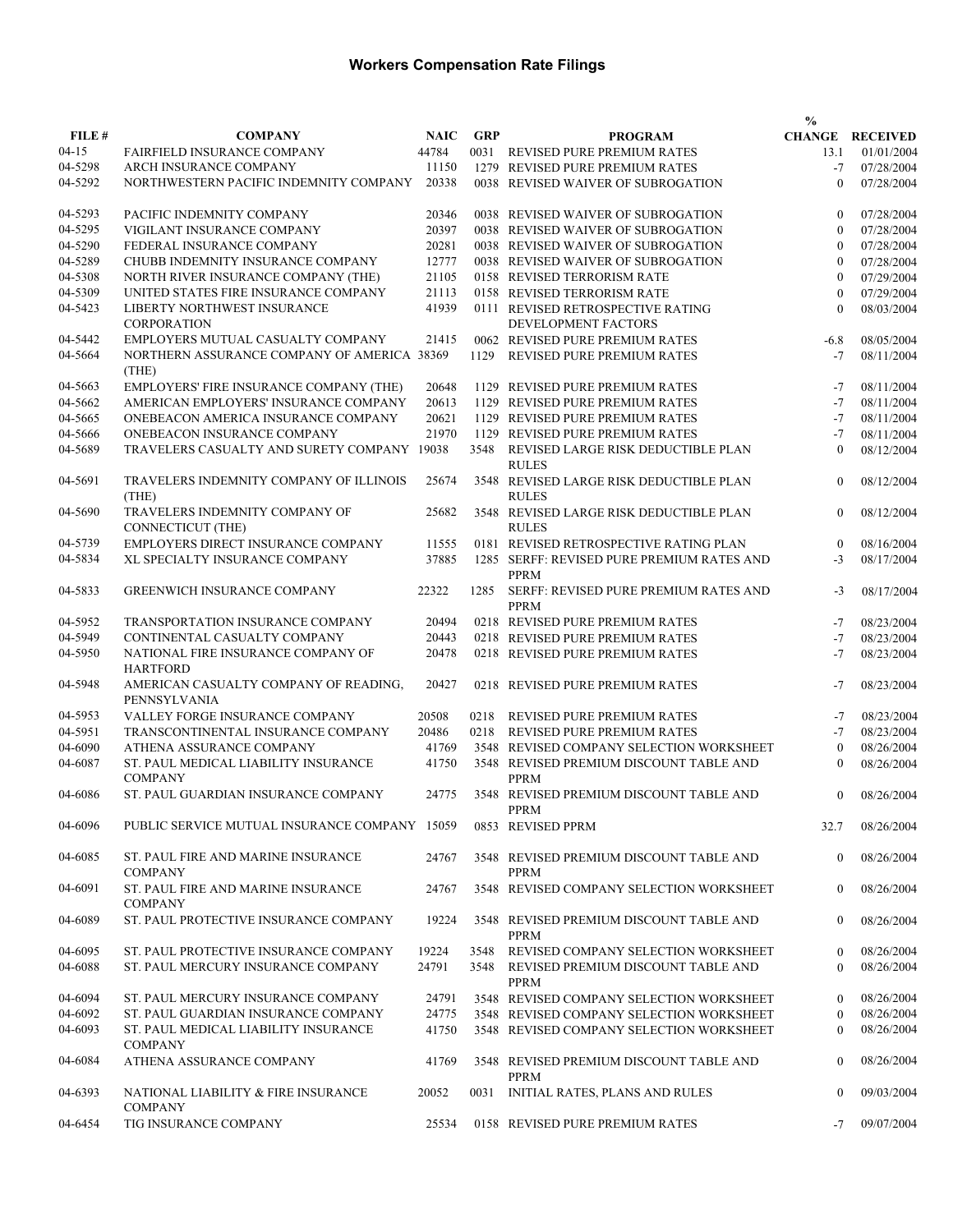|           |                                                             |             |            |                                                                   | $\frac{0}{0}$  |                        |
|-----------|-------------------------------------------------------------|-------------|------------|-------------------------------------------------------------------|----------------|------------------------|
| FILE #    | <b>COMPANY</b>                                              | <b>NAIC</b> | <b>GRP</b> | <b>PROGRAM</b>                                                    |                | <b>CHANGE RECEIVED</b> |
| $04 - 15$ | <b>FAIRFIELD INSURANCE COMPANY</b>                          | 44784       | 0031       | REVISED PURE PREMIUM RATES                                        | 13.1           | 01/01/2004             |
| 04-6455   | INSURANCE COMPANY OF THE WEST                               | 27847       |            | 0922 CONSENT TO RATE FOR DUTHIE GENERATOR<br>SERV.                | $\theta$       | 09/07/2004             |
| 04-6516   | ACIG INSURANCE COMPANY                                      | 19984       | 0594       | REVISED PURE PREMIUM RATES                                        | 0.48           | 09/08/2004             |
| 04-6522   | SPRINGFIELD INSURANCE COMPANY                               | 36790       |            | 0000 REVISED PURE PREMIUM RATES, PPRM &<br><b>SCHEDULE RATING</b> | $-3.5$         | 09/09/2004             |
| 04-6523   | <b>ACIG INSURANCE COMPANY</b>                               | 19984       |            | 0594 USL&H RATE FILING                                            | 0.48           | 09/09/2004             |
| 04-6624   | HARCO NATIONAL INSURANCE COMPANY                            | 26433       | 0000       | REVISED PURE PREMIUM RATES AND PPRM                               | 5.3            | 09/13/2004             |
| 04-6691   | SEABRIGHT INSURANCE COMPANY                                 | 15563       |            | 0000 NEW LARGE DEDUCTIBLE PLAN                                    | $\theta$       | 09/15/2004             |
| 04-6829   | EVEREST NATIONAL INSURANCE COMPANY                          | 10120       |            | 1120 WITHDRAW HCO CREDTIS, POLICY FEES &<br><b>DENTAL PROGRAM</b> | $\mathbf{1}$   | 09/22/2004             |
| 04-6875   | REDWOOD FIRE AND CASUALTY INSURANCE<br><b>COMPANY</b>       | 11673       |            | 0031 REVISED CLASS DEVIATIONS                                     | $-1.2$         | 09/24/2004             |
| 04-6891   | COMPWEST INSURANCE COMPANY                                  | 12177       |            | 0000 REVISED SCHEDULE RATING PLAN                                 | $\theta$       | 09/27/2004             |
| 04-6950   | EVEREST NATIONAL INSURANCE COMPANY                          | 10120       | 1120       | NEW VENTURES SURCHARGE                                            | 0.1            | 10/04/2004             |
| 04-7027   | AMERICAN AUTOMOBILE INSURANCE COMPANY                       | 21849       |            | 0761 SERFF: REV. RATE FOR CLASS CODE 8017 &<br>MRP.               | $-3.48$        | 10/07/2004             |
| 04-7005   | EMPLOYERS DIRECT INSURANCE COMPANY                          | 11555       |            | 0181 REVISED RETROSPECTIVE RATING PLAN                            | $\overline{0}$ | 10/07/2004             |
| 04-7031   | <b>STAR INSURANCE COMPANY</b>                               | 18023       |            | 0748 REVISED MIN. PREMIUM: CLASS CODE 9066<br>\$850               | 0.01           | 10/08/2004             |
| 04-7215   | TRANSCONTINENTAL INSURANCE COMPANY                          | 20486       |            | 0218 REVISED PURE PREMIUM RATE FOR CLASS<br><b>CODE 8839</b>      | $-8.3$         | 10/11/2004             |
| 04-7220   | OAK RIVER INSURANCE COMPANY                                 | 34630       |            | 0031 REV. PURE PREMIUM RATE AND PPRM                              | $-10$          | 10/15/2004             |
| 04-7296   | MIDDLESEX INSURANCE COMPANY                                 | 23434       |            | 0169 SRP RATING FACTORS & 5% PAYROLL ROLL-<br>UP                  | $\theta$       | 10/19/2004             |
| 04-7298   | SENTRY SELECT INSURANCE COMPANY                             | 21180       |            | 0169 SRP RATING FACTORS & 5% PAYROLL ROLL-<br>UP                  | $\mathbf{0}$   | 10/19/2004             |
| 04-7297   | SENTRY INSURANCE, A MUTUAL COMPANY                          | 24988       |            | 0169 SRP RATING FACTORS & 5% PAYROLL ROLL-<br>UP                  | $\mathbf{0}$   | 10/19/2004             |
| 04-7319   | TOKIO MARINE & NICHIDO FIRE INSURANCE CO.,<br>LTD.          | 12904       |            | 3098 REVISED EXCESS WORKERS COMPENSATION                          | $\theta$       | 10/20/2004             |
| 04-7336   | <b>GRANITE STATE INSURANCE COMPANY</b>                      | 23809       |            | 0012 REVISED SMALL BUSINESS RATING PLAN                           | $\theta$       | 10/21/2004             |
| 04-7704   | AMERICAN AUTOMOBILE INSURANCE COMPANY                       | 21849       |            | 0761 SERFF: WITHDRAW SMART CARE CREDIT &<br><b>REVS. TO CVMA</b>  | $\theta$       | 11/04/2004             |
| 04-7918   | TRANSPORTATION INSURANCE COMPANY                            | 20494       |            | 0218 UNDERWRITING GUIDELINES                                      | $\theta$       | 11/08/2004             |
| 04-7919   | TRANSCONTINENTAL INSURANCE COMPANY                          | 20486       |            | 0218 UNDERWRITING GUIDELINES                                      | $\Omega$       | 11/08/2004             |
| 04-7920   | VALLEY FORGE INSURANCE COMPANY                              | 20508       |            | 0218 UNDERWRITING GUIDELINES                                      | $\Omega$       | 11/08/2004             |
| 04-7916   | NATIONAL FIRE INSURANCE COMPANY OF<br><b>HARTFORD</b>       | 20478       |            | 0218 UNDERWRITING GUIDELINES                                      | $\theta$       | 11/08/2004             |
| 04-7915   | CONTINENTAL CASUALTY COMPANY                                | 20443       |            | 0218 UNDERWRITING GUIDELINES                                      | $\Omega$       | 11/08/2004             |
| 04-7917   | AMERICAN CASUALTY COMPANY OF READING,<br>PENNSYLVANIA       | 20427       |            | 0218 UNDERWRITING GUIDELINES                                      | $\Omega$       | 11/08/2004             |
| 04-7910   | TOKIO MARINE & NICHIDO FIRE INSURANCE CO.,<br>LTD.          | 12904       |            | 3098 AMEND. TO FED. EMPLOY. LIAB. ACT<br>ENDORSE.                 | $\bf{0}$       | 11/10/2004             |
| 04-7911   | TRANS PACIFIC INSURANCE COMPANY                             | 41238       |            | 3098 AMEND. TO FED. EMPLOY. LIAB. ACT<br>ENDORSE.                 |                | 11/10/2004             |
| 04-7990   | CALIFORNIA INSURANCE COMPANY                                | 38865       |            | 0000 INITIAL RATES, PLANS AND RULES                               | $\bf{0}$       | 11/15/2004             |
| 04-8163   | MID-CENTURY INSURANCE COMPANY                               | 21687       |            | 0212 SERFF: REV. PURE PREMIUM RATES                               | $-2.2$         | 11/18/2004             |
| 04-8160   | CIVIC PROPERTY AND CASUALTY COMPANY                         | 10315       |            | 0212 SERFF: REV. PURE PREMIUM RATES                               | $-2.2$         | 11/18/2004             |
| 04-8161   | EXACT PROPERTY AND CASUALTY COMPANY                         | 10318       |            | 0212 SERFF: REV. PURE PREMIUM RATES                               | $-2.2$         | 11/18/2004             |
| 04-8164   | NEIGHBORHOOD SPIRIT PROPERTY AND<br><b>CASUALTY COMPANY</b> | 10317       |            | 0212 SERFF: REV. PURE PREMIUM RATES                               | $-2.2$         | 11/18/2004             |
| 04-8165   | TRUCK INSURANCE EXCHANGE                                    | 21709       |            | 0212 SERFF: REV. PURE PREMIUM RATES                               | $-2.2$         | 11/18/2004             |
| 04-8162   | <b>FARMERS INSURANCE EXCHANGE</b>                           | 21652       |            | 0212 SERFF: REV. PURE PREMIUM RATES                               | $-2.2$         | 11/18/2004             |
| 04-8239   | SPRINGFIELD INSURANCE COMPANY                               | 36790       |            | 0000 REV. PURE PREMIUM RATES                                      | 3.4            | 11/22/2004             |
| 04-8299   | HARTFORD UNDERWRITERS INSURANCE<br><b>COMPANY</b>           | 30104       | 0091       | REV. CALIFORNIA MANUAL EXCEPTIONS<br>PAGE                         |                | 11/22/2004             |
| 04-8298   | HARTFORD INSURANCE COMPANY OF THE<br><b>MIDWEST</b>         | 37478       |            | 0091 REV. CALIFORNIA MANUAL EXCEPTIONS<br>PAGE                    |                | 11/22/2004             |
| 04-8295   | HARTFORD CASUALTY INSURANCE COMPANY                         | 29424       |            | 0091 REV. CALIFORNIA MANUAL EXCEPTIONS<br>PAGE                    |                | 11/22/2004             |
| 04-8293   | HARTFORD ACCIDENT AND INDEMNITY<br><b>COMPANY</b>           | 22357       |            | 0091 REV. CALIFORNIA MANUAL EXCEPTIONS<br>PAGE                    | $\mathbf{0}$   | 11/22/2004             |
| 04-8232   | ZNAT INSURANCE COMPANY                                      | 30120       |            | 0336 REV. PURE PREMIUM RATES AND PLANS                            | $-10.4$        | 11/22/2004             |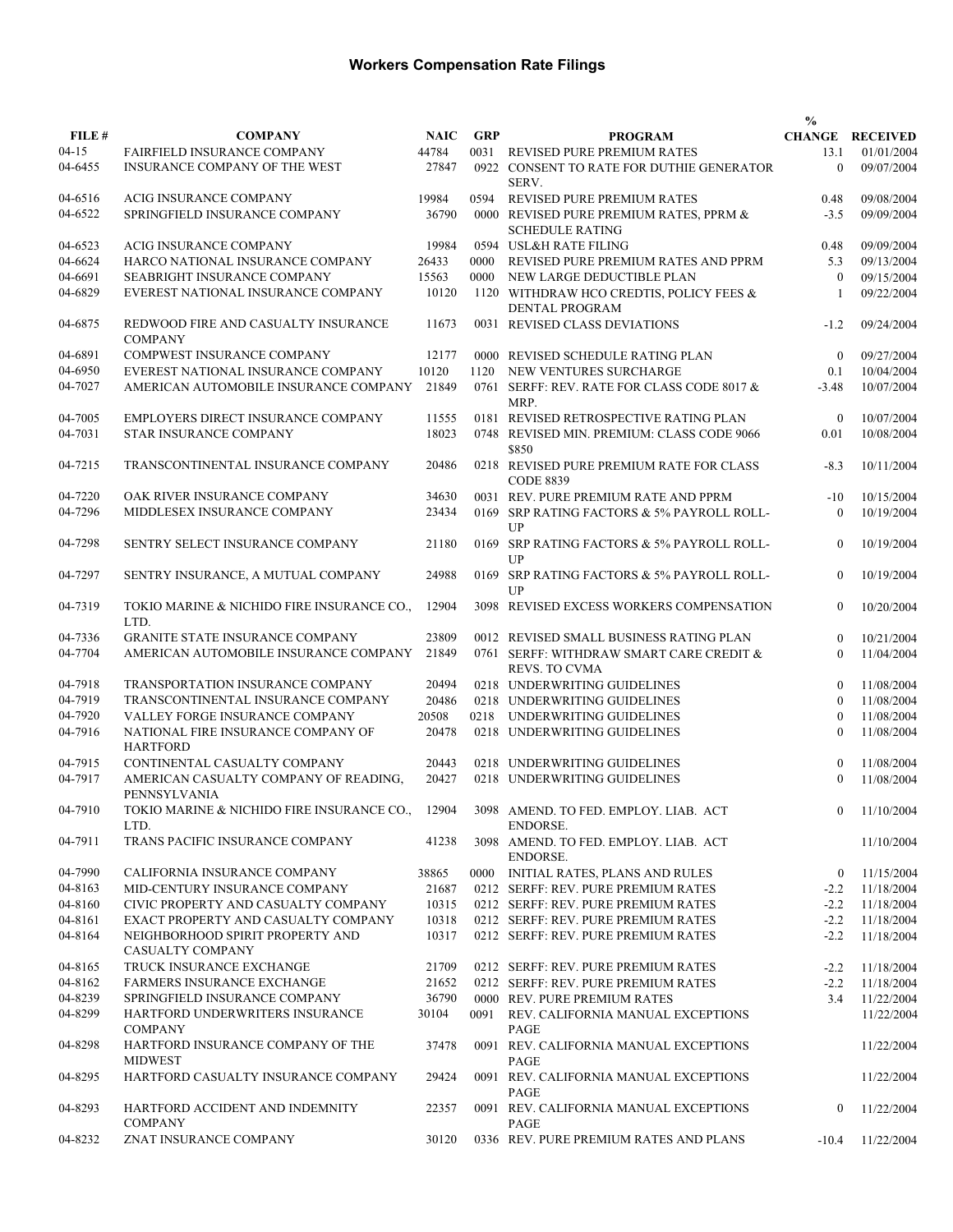|         |                                                               |             |            |                                                          | $\frac{0}{0}$  |                        |
|---------|---------------------------------------------------------------|-------------|------------|----------------------------------------------------------|----------------|------------------------|
| FILE #  | <b>COMPANY</b>                                                | <b>NAIC</b> | <b>GRP</b> | <b>PROGRAM</b>                                           |                | <b>CHANGE RECEIVED</b> |
| $04-15$ | <b>FAIRFIELD INSURANCE COMPANY</b>                            | 44784       | 0031       | REVISED PURE PREMIUM RATES                               | 13.1           | 01/01/2004             |
| 04-8250 | <b>EMPLOYERS COMPENSATION INSURANCE</b><br><b>COMPANY</b>     | 11512       |            | 3363 REVISED PURE PREMIUM RATES                          | $-5.5$         | 11/22/2004             |
| 04-8237 | EMPLOYERS DIRECT INSURANCE COMPANY                            | 11555       |            | 0181 REV.CALIFORNIA LARGE RISK DEDUCTIBLE<br><b>PLAN</b> | $\mathbf{0}$   | 11/22/2004             |
| 04-8236 | SEABRIGHT INSURANCE COMPANY                                   | 15563       | 0000       | <b>REV. PURE PREMIUM RATES</b>                           | $-2.2$         | 11/22/2004             |
| 04-8238 | POTOMAC INSURANCE COMPANY OF ILLINOIS                         | 40134       |            | 0000 NEW RATES, PLANS AND RULES                          | $\theta$       | 11/22/2004             |
| 04-8300 | PROPERTY AND CASUALTY INSURANCE<br><b>COMPANY OF HARTFORD</b> | 34690       |            | 0091 REV. CALIFORNIA MANUAL EXCEPTIONS<br>PAGE           |                | 11/22/2004             |
| 04-8301 | TWIN CITY FIRE INSURANCE COMPANY                              | 29459       |            | 0091 REV. CALIFORNIA MANUAL EXCEPTIONS<br>PAGE           |                | 11/22/2004             |
| 04-8231 | ZENITH INSURANCE COMPANY                                      | 13269       | 0336       | REV. PURE PREMIUM RATES AND PLANS                        | $-1.5$         | 11/22/2004             |
| 04-8296 | HARTFORD FIRE INSURANCE COMPANY                               | 19682       |            | 0091 REV. CALIFORNIA MANUAL EXCEPTIONS<br>PAGE           |                | 11/22/2004             |
| 04-8354 | TRANSGUARD INSURANCE COMPANY OF<br>AMERICA, INC               | 28886       |            | 0000 SERFF: REV. PURE PREMIUM RATES                      | $-2.2$         | 11/23/2004             |
| 04-8374 | REPUBLIC INDEMNITY COMPANY OF<br><b>CALIFORNIA</b>            | 43753       |            | 0084 REV. PURE PREMIUM RATES                             | $-2.2$         | 11/24/2004             |
| 04-8373 | REPUBLIC INDEMNITY COMPANY OF AMERICA                         | 22179       | 0084       | REV. PURE PREMIUM RATES & PPRM                           | 6.5            | 11/24/2004             |
| 04-8377 | PREFERRED EMPLOYERS INSURANCE COMPANY                         | 10900       |            | 0098 REV. PURE PREMIUM RATES                             | $-2.2$         | 11/24/2004             |
| 04-8469 | TRAVELERS CASUALTY COMPANY OF<br>CONNECTICUT                  | 36170       |            | 3548 REV. PURE PREMIUM RATES                             | $-1.7$         | 11/29/2004             |
| 04-8407 | AMERICAN AND FOREIGN INSURANCE COMPANY 24589                  |             | 0553       | REV. PURE PREMIUM RATES                                  | $-2.2$         | 11/29/2004             |
| 04-8464 | ST. PAUL GUARDIAN INSURANCE COMPANY                           | 24775       |            | 3548 REV. PURE PREMIUM RATES                             | 3.5            | 11/29/2004             |
| 04-8454 | COMPWEST INSURANCE COMPANY                                    | 12177       |            | 0000 REV. PURE PREMIUM RATES                             | $-2.2$         | 11/29/2004             |
| 04-8455 | NATIONAL INTERSTATE INSURANCE COMPANY                         | 32620       |            | 0084 REV. PURE PREMIUM RATES                             | $-4.5$         | 11/29/2004             |
| 04-8413 | SAFEGUARD INSURANCE COMPANY                                   | 24694       |            | 0553 REV. PURE PREMIUM RATES                             | $-2.2$         | 11/29/2004             |
| 04-8459 | STATE COMPENSATION INSURANCE FUND                             | 35076       |            | 0000 REV. PURE PREMIUM RATES, PLANS AND<br><b>RULES</b>  | $-5$           | 11/29/2004             |
| 04-8420 | AMERICAN HOME ASSURANCE COMPANY                               | 19380       |            | 0012 REV. PURE PREMIUM RATES                             | $-2.4$         | 11/29/2004             |
| 04-8408 | CONNECTICUT INDEMNITY COMPANY (THE)                           | 24872       |            | 0553 REV. PURE PREMIUM RATES                             | $-2.2$         | 11/29/2004             |
| 04-8411 | ROYAL INDEMNITY COMPANY                                       | 24678       |            | 0553 REV. PURE PREMIUM RATES                             | $-2.2$         | 11/29/2004             |
| 04-8471 | TRAVELERS INDEMNITY COMPANY OF ILLINOIS<br>(THE)              | 25674       |            | 3548 REV. PURE PREMIUM RATES                             | -1             | 11/29/2004             |
| 04-8423 | AIU INSURANCE COMPANY                                         | 19399       |            | 0012 REV. PURE PREMIUM RATES                             | $-2.4$         | 11/29/2004             |
| 04-8428 | <b>GRANITE STATE INSURANCE COMPANY</b>                        | 23809       |            | 0012 REV. PURE PREMIUM RATES                             | $-2.4$         | 11/29/2004             |
| 04-8463 | ST. PAUL FIRE AND MARINE INSURANCE<br><b>COMPANY</b>          | 24767       |            | 3548 REV. PURE PREMIUM RATES                             | $-0.7$         | 11/29/2004             |
| 04-8424 | BIRMINGHAM FIRE INSURANCE COMPANY OF<br>PENNSYLVANIA          | 19402       |            | 0012 REV. PURE PREMIUM RATES                             | $-2.4$         | 11/29/2004             |
| 04-8466 | ST. PAUL PROTECTIVE INSURANCE COMPANY                         | 19224       |            | 3548 REV. PURE PREMIUM RATES                             | 0.6            | 11/29/2004             |
| 04-8426 | COMMERCE AND INDUSTRY INSURANCE<br><b>COMPANY</b>             |             |            | 19410 0012 REV. PURE PREMIUM RATES                       |                | $-2.4$ 11/29/2004      |
| 04-8409 | FIRE AND CASUALTY INSURANCE COMPANY OF<br>CONNECTICUT (THE)   | 24880       |            | 0553 REV. PURE PREMIUM RATES                             | $-2.2$         | 11/29/2004             |
| 04-8467 | TRAVELERS CASUALTY AND SURETY COMPANY 19038                   |             |            | 3548 REV. PURE PREMIUM RATES                             | $\bf{0}$       | 11/29/2004             |
| 04-8465 | ST. PAUL MERCURY INSURANCE COMPANY                            | 24791       |            | 3548 REV. PURE PREMIUM RATES                             | -1             | 11/29/2004             |
| 04-8435 | NEW HAMPSHIRE INSURANCE COMPANY                               | 23841       |            | 0012 REV. PURE PREMIUM RATES                             | $-2.4$         | 11/29/2004             |
| 04-8450 | INSURANCE COMPANY OF THE WEST                                 | 27847       |            | 0922 REV. SCHEDULE RATING PLAN                           | $\overline{0}$ | 11/29/2004             |
| 04-8452 | INSURANCE COMPANY OF THE WEST                                 | 27847       |            | 0922 REV. RETROSPECTIVE RATING PLAN                      | $\mathbf{0}$   | 11/29/2004             |
| 04-8468 | TRAVELERS CASUALTY AND SURETY COMPANY<br>OF ILLINOIS          | 19046       |            | 3548 REV. PURE PREMIUM RATES                             | 1.6            | 11/29/2004             |
| 04-8470 | TRAVELERS INDEMNITY COMPANY OF<br>CONNECTICUT (THE)           | 25682       |            | 3548 REV. PURE PREMIUM RATES                             | $-0.9$         | 11/29/2004             |
| 04-8432 | NATIONAL UNION FIRE INSURANCE COMPANY<br>OF PITTSBURGH, PA    | 19445       |            | 0012 REV. PURE PREMIUM RATES                             | $-2.4$         | 11/29/2004             |
| 04-8414 | SECURITY INSURANCE COMPANY OF HARTFORD                        | 24902       |            | 0553 REV. PURE PREMIUM RATES                             | $-2.2$         | 11/29/2004             |
| 04-8430 | INSURANCE COMPANY OF THE STATE OF<br>PENNSYLVANIA (THE)       | 19429       |            | 0012 REV. PURE PREMIUM RATES                             | $-2.4$         | 11/29/2004             |
| 04-8412 | ROYAL INSURANCE COMPANY OF AMERICA                            | 26980       |            | 0553 REV. PURE PREMIUM RATES                             | $-2.2$         | 11/29/2004             |
| 04-8462 | NIPPONKOA INSURANCE COMPANY, LIMITED                          | 27073       |            | 2558 REV. PURE PREMIUM RATES                             | $-0.8$         | 11/29/2004             |
| 04-8410 | <b>GLOBE INDEMNITY COMPANY</b>                                | 24600       |            | 0553 REV. PURE PREMIUM RATES                             | $-2.2$         | 11/29/2004             |
| 04-8461 | ATHENA ASSURANCE COMPANY                                      | 41769       |            | 3548 REV. PURE PREMIUM RATES                             | $-2.9$         | 11/29/2004             |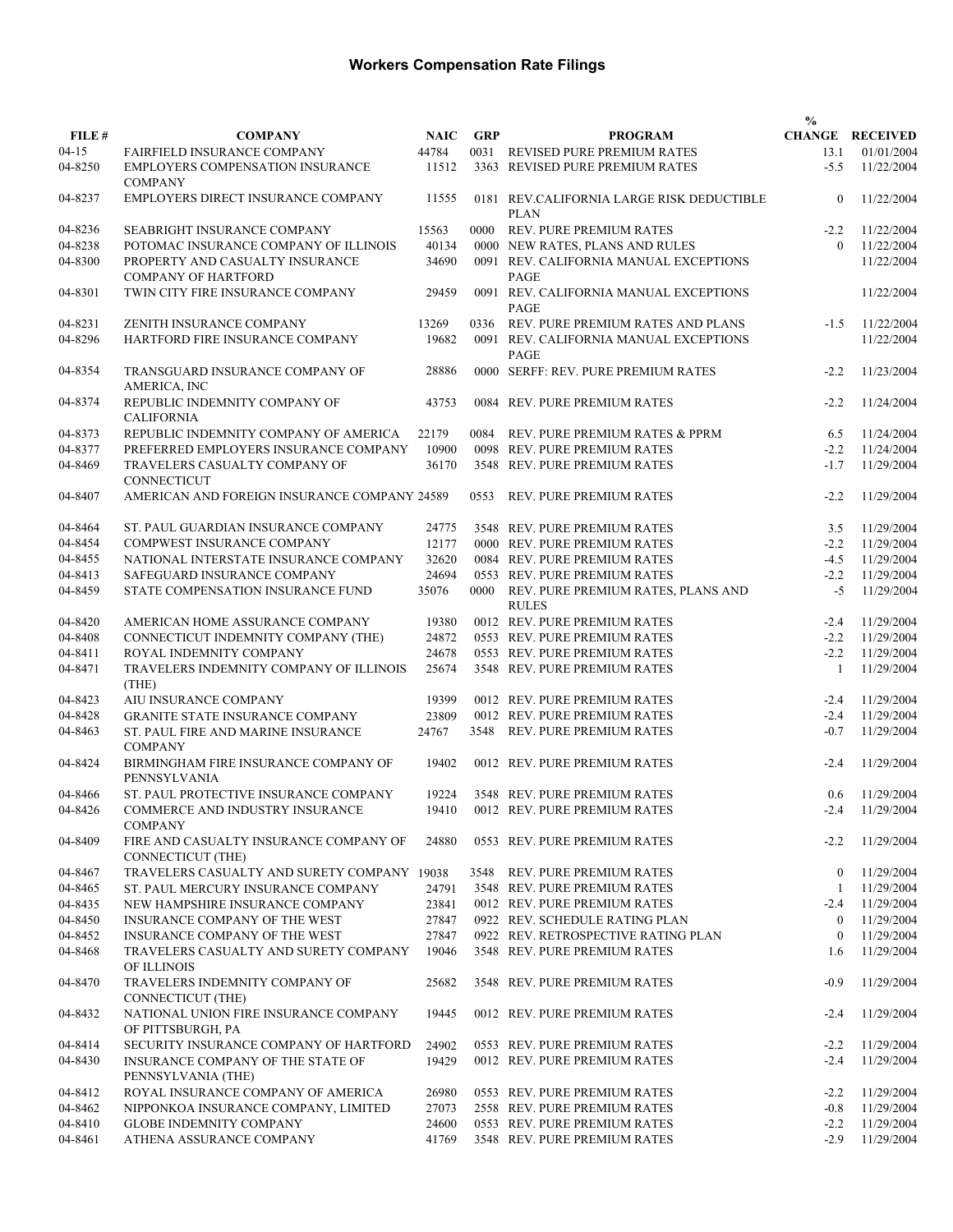|           |                                             |             |            |                                             | $\frac{0}{0}$  |                        |
|-----------|---------------------------------------------|-------------|------------|---------------------------------------------|----------------|------------------------|
| FILE #    | <b>COMPANY</b>                              | <b>NAIC</b> | <b>GRP</b> | <b>PROGRAM</b>                              |                | <b>CHANGE RECEIVED</b> |
| $04 - 15$ | FAIRFIELD INSURANCE COMPANY                 | 44784       |            | 0031 REVISED PURE PREMIUM RATES             | 13.1           | 01/01/2004             |
| 04-8451   | EXPLORER INSURANCE COMPANY (THE)            | 40029       |            | 0922 REV. RETROSPECTIVE RATING PLAN         | $\overline{0}$ | 11/29/2004             |
| 04-8415   | VIRGINIA SURETY COMPANY, INC.               | 40827       |            | 0317 REV. PURE PREMIUM RATES                | 3.5            | 11/29/2004             |
|           |                                             |             |            |                                             |                |                        |
| 04-8446   | EXPLORER INSURANCE COMPANY (THE)            | 40029       |            | 0922 REV. SCHEDULE RATING PLAN              | $\overline{0}$ | 11/29/2004             |
| 04-8541   | LIBERTY INSURANCE CORPORATION               | 42404       |            | 0111 SERFF: REV. PURE PREMIUM RATES         | $-2.2$         | 11/30/2004             |
| 04-8669   | HARTFORD ACCIDENT AND INDEMNITY             | 22357       |            | 0091 SERFF: REV. PURE PREMIUM RATES AND     | $-2.3$         | 11/30/2004             |
|           | <b>COMPANY</b>                              |             |            | <b>PLANS</b>                                |                |                        |
| 04-8536   | WAUSAU UNDERWRITERS INSURANCE COMPANY       | 26042       |            | 0111 SERFF: REVISED PURE PREMIUM RATES      | $-2.2$         | 11/30/2004             |
|           |                                             |             |            |                                             |                |                        |
| 04-8672   | HARTFORD CASUALTY INSURANCE COMPANY         | 29424       |            | 0091 SERFF: REV. PURE PREMIUM RATES AND     | $-2.3$         | 11/30/2004             |
|           |                                             |             |            | <b>PLANS</b>                                |                |                        |
| 04-8582   | MAJESTIC INSURANCE COMPANY                  | 42269       |            | 0000 REV. PURE PREMIUM RATES                | $-2.2$         | 11/30/2004             |
|           |                                             |             |            |                                             |                |                        |
| 04-8566   | MARYLAND CASUALTY COMPANY                   | 19356       | 0212       | SERFF: REV. PURE PREMIUM RATES & PPRMS      | $-2.8$         | 11/30/2004             |
| 04-8674   | HARTFORD FIRE INSURANCE COMPANY             | 19682       |            | 0091 SERFF: REV. PURE PREMIUM RATES AND     | $-2.3$         | 11/30/2004             |
|           |                                             |             |            | <b>PLANS</b>                                |                |                        |
| 04-8544   | LIBERTY MUTUAL FIRE INSURANCE COMPANY       | 23035       |            | 0111 SERFF: REV. PURE PREMIUM RATES         | $-2.2$         | 11/30/2004             |
| 04-8561   | AMERICAN GUARANTEE AND LIABILITY            | 26247       |            | 0212 SERFF: REV. PURE PREMIUM RATES & PPRMS | $-10.7$        | 11/30/2004             |
|           | <b>INSURANCE COMPANY</b>                    |             |            |                                             |                |                        |
| 04-8533   | EMPLOYERS INSURANCE COMPANY OF WAUSAU       | 21458       |            | 0111 SERFF: REVISED PURE PREMIUM RATES      | $-2.2$         | 11/30/2004             |
|           |                                             |             |            |                                             |                |                        |
| 04-8569   | ZURICH AMERICAN INSURANCE COMPANY           | 16535       |            | 0212 SERFF: REV. PURE PREMIUM RATES & PPRMS | $-6.4$         | 11/30/2004             |
| 04-8545   | LIBERTY MUTUAL INSURANCE COMPANY            | 23043       |            |                                             | $-2.2$         |                        |
|           |                                             |             |            | 0111 SERFF: REV. PURE PREMIUM RATES         |                | 11/30/2004             |
| 04-8565   | FIDELITY AND DEPOSIT COMPANY OF             | 39306       |            | 0212 SERFF: REV. PURE PREMIUM RATES & PPRMS | 4.8            | 11/30/2004             |
|           | <b>MARYLAND</b>                             |             |            |                                             |                |                        |
| 04-8567   | NORTHERN INSURANCE COMPANY OF NEW           | 19372       |            | 0212 SERFF: REV. PURE PREMIUM RATES & PPRMS | $-2.3$         | 11/30/2004             |
|           | <b>YORK</b>                                 |             |            |                                             |                |                        |
| 04-8563   | ASSURANCE COMPANY OF AMERICA                | 19305       |            | 0212 SERFF: REV. PURE PREMIUM RATES & PPRMS | $-1$           | 11/30/2004             |
| 04-8535   | WAUSAU BUSINESS INSURANCE COMPANY           | 26069       |            | 0111 SERFF: REVISED PURE PREMIUM RATES      | $-2.2$         | 11/30/2004             |
| 04-8546   | LM INSURANCE CORPORATION                    | 33600       |            | 0111 SERFF: REV. PURE PREMIUM RATES         | $-2.2$         | 11/30/2004             |
| 04-8540   | FIRST LIBERTY INSURANCE CORPORATION (THE)   | 33588       |            | 0111 SERFF: REV. PURE PREMIUM RATES         | $-2.2$         | 11/30/2004             |
| 04-8681   | PROPERTY AND CASUALTY INSURANCE             | 34690       |            | 0091 SERFF: REV. PURE PREMIUM RATES AND     | $-2.3$         | 11/30/2004             |
|           |                                             |             |            |                                             |                |                        |
|           | <b>COMPANY OF HARTFORD</b>                  |             |            | <b>PLANS</b>                                |                |                        |
| 04-8576   | INSURANCE COMPANY OF THE WEST               | 27847       |            | 0922 REV. PURE PREMIUM RATES AND PPRM       | $-10$          | 11/30/2004             |
| 04-8683   | TWIN CITY FIRE INSURANCE COMPANY            | 29459       | 0091       | SERFF: REV. PURE PREMIUM RATES AND          | $-2.3$         | 11/30/2004             |
|           |                                             |             |            | <b>PLANS</b>                                |                |                        |
| 04-8568   | VALIANT INSURANCE COMPANY                   | 26611       |            | 0212 SERFF: REV. PURE PREMIUM RATES & PPRMS | 8.7            | 11/30/2004             |
| 04-8562   | AMERICAN ZURICH INSURANCE COMPANY           | 40142       |            | 0212 SERFF: REV. PURE PREMIUM RATES & PPRMS | $-7.8$         | 11/30/2004             |
| 04-8574   | EXPLORER INSURANCE COMPANY (THE)            | 40029       |            | 0922 REV. PURE PREMIUM RATES AND PPRM       | $-10$          | 11/30/2004             |
| 04-8570   | ZURICH AMERICAN INSURANCE COMPANY OF        | 27855       |            | 0212 SERFF: REV. PURE PREMIUM RATES & PPRMS | $-7.2$         | 11/30/2004             |
|           | <b>ILLINOIS</b>                             |             |            |                                             |                |                        |
|           |                                             |             |            |                                             |                |                        |
| 04-8677   | HARTFORD INSURANCE COMPANY OF THE           | 37478       |            | 0091 SERFF: REV. PURE PREMIUM RATES AND     | $-2.3$         | 11/30/2004             |
|           | <b>MIDWEST</b>                              |             |            | <b>PLANS</b>                                |                |                        |
| 04-8680   | HARTFORD UNDERWRITERS INSURANCE             | 30104       |            | 0091 SERFF: REV. PURE PREMIUM RATES AND     |                | $-2.3$ 11/30/2004      |
|           | <b>COMPANY</b>                              |             |            | <b>PLANS</b>                                |                |                        |
| 04-8662   | ARGONAUT-SOUTHWEST INSURANCE COMPANY        | 19844       |            | 0457 REV. PURE PREMIUM RATES                | $-20$          | 12/01/2004             |
|           |                                             |             |            |                                             |                |                        |
| 04-8647   | <b>GREAT AMERICAN ASSURANCE COMPANY</b>     | 26344       |            | 0084 REV. PURE PREMIUM RATES                | 0.1            | 12/01/2004             |
| 04-8731   | TEVIS INSURANCE COMPANY                     |             |            | INITIAL RATES, PLANS AND RULES              | $\mathbf{0}$   | 12/01/2004             |
| 04-8651   |                                             | 18538       |            | 0000 REV. PURE PREMIUM RATES AND PPRM       |                |                        |
|           | BANCINSURE, INC.                            |             |            |                                             | $-0.35$        | 12/01/2004             |
| 04-8646   | <b>GREAT AMERICAN ALLIANCE INSURANCE</b>    | 26832       |            | 0084 REV. PURE PREMIUM RATES                | $-0.8$         | 12/01/2004             |
|           | <b>COMPANY</b>                              |             |            |                                             |                |                        |
| 04-8652   | ACIG INSURANCE COMPANY                      | 19984       |            | 0594 REV. PURE PREMIUM RATES                | $-9.48$        | 12/01/2004             |
| 04-8660   | ARGONAUT-MIDWEST INSURANCE COMPANY          | 19828       |            | 0457 REV. PURE PREMIUM RATES                | $-20$          | 12/01/2004             |
| 04-8697   | NATIONAL SURETY CORPORATION                 | 21881       |            | 0761 SERFF: REV. PURE PREMIUM RATES         | $-2.2$         | 12/01/2004             |
| 04-8694   | AMERICAN INSURANCE COMPANY (THE)            | 21857       |            | 0761 SERFF: REV. PURE PREMIUM RATES         | $-2.2$         | 12/01/2004             |
| 04-8696   | FIREMAN'S FUND INSURANCE COMPANY            | 21873       |            | 0761 SERFF: REV. PURE PREMIUM RATES         | $-2.2$         | 12/01/2004             |
| 04-8693   | AMERICAN AUTOMOBILE INSURANCE COMPANY 21849 |             |            | 0761 SERFF: REV. PURE PREMIUM RATES         | $-2.2$         | 12/01/2004             |
|           |                                             |             |            |                                             |                |                        |
|           |                                             |             |            |                                             |                |                        |
| 04-8649   | GREAT AMERICAN INSURANCE COMPANY OF         | 22136       |            | 0084 REV. PURE PREMIUM RATES                | 2.6            | 12/01/2004             |
|           | <b>NEW YORK</b>                             |             |            |                                             |                |                        |
| 04-8695   | ASSOCIATED INDEMNITY CORPORATION            | 21865       |            | 0761 SERFF: REV. PURE PREMIUM RATES         | $-2.2$         | 12/01/2004             |
| 04-8648   | <b>GREAT AMERICAN INSURANCE COMPANY</b>     | 16691       |            | 0084 REV. PURE PREMIUM RATES                | $\overline{0}$ | 12/01/2004             |
| 04-8659   | ARGONAUT INSURANCE COMPANY                  | 19801       |            | 0457 REV. PURE PREMIUM RATES                | $-20$          | 12/01/2004             |
|           |                                             |             |            |                                             |                |                        |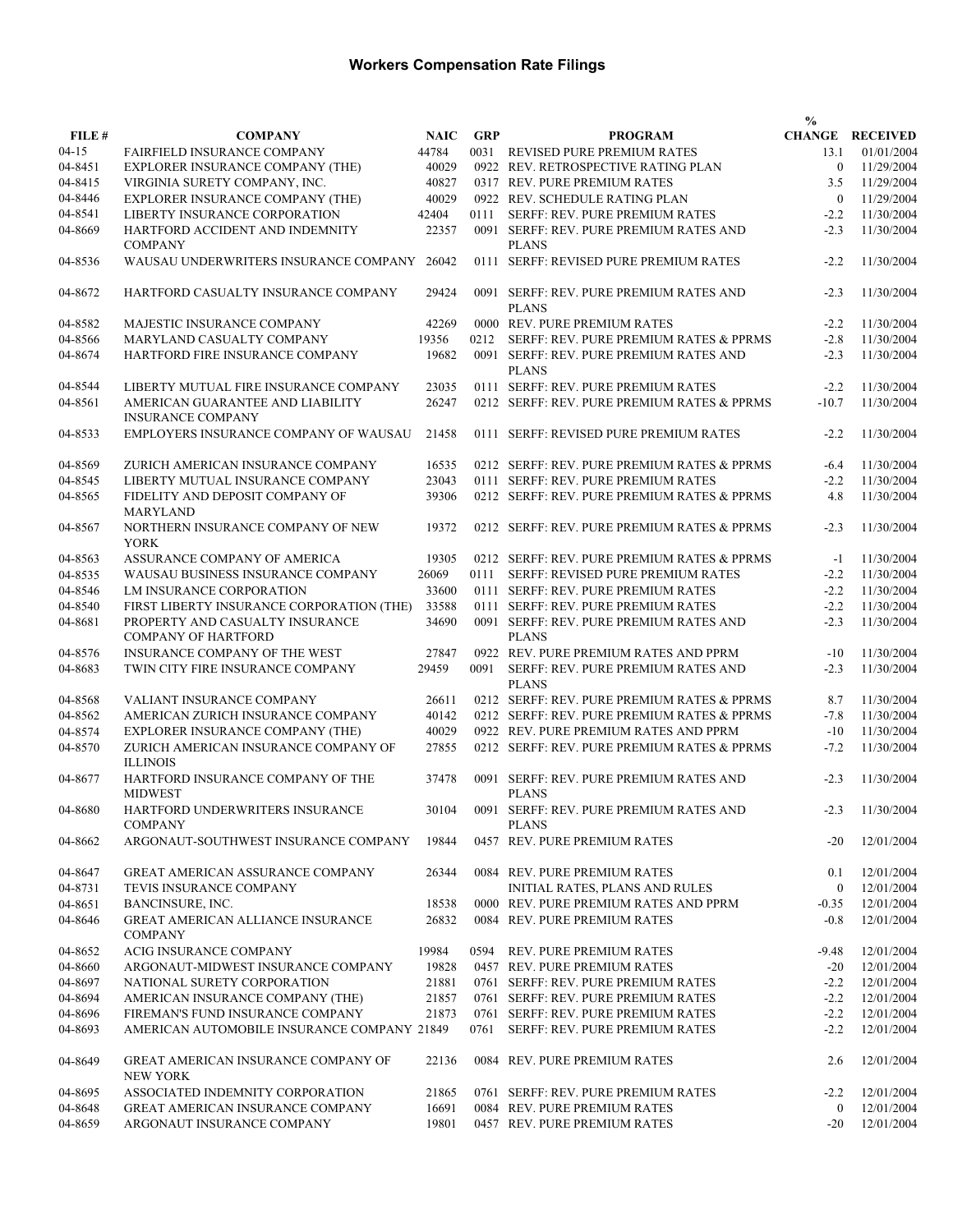|           |                                                               |             |            |                                                                   | $\frac{0}{0}$ |                        |
|-----------|---------------------------------------------------------------|-------------|------------|-------------------------------------------------------------------|---------------|------------------------|
| FILE #    | <b>COMPANY</b>                                                | <b>NAIC</b> | <b>GRP</b> | <b>PROGRAM</b>                                                    |               | <b>CHANGE RECEIVED</b> |
| $04 - 15$ | FAIRFIELD INSURANCE COMPANY                                   | 44784       |            | 0031 REVISED PURE PREMIUM RATES                                   | 13.1          | 01/01/2004             |
| 04-8814   | INDEMNITY INSURANCE COMPANY OF NORTH<br><b>AMERICA</b>        | 43575       |            | 0626 SERFF: REV. PURE PREMIUM RATES                               | $-3.9$        | 12/02/2004             |
| 04-8811   | ACE PROPERTY AND CASUALTY INSURANCE<br><b>COMPANY</b>         | 20699       |            | 0626 SERFF: REV. PURE PREMIUM RATES                               | $-3.9$        | 12/02/2004             |
| 04-8714   | EMPLOYERS DIRECT INSURANCE COMPANY                            | 11555       |            | 0181 REV. PURE PREMIUM RATES                                      | $-2.2$        | 12/02/2004             |
| 04-8812   | BANKERS STANDARD INSURANCE COMPANY                            | 18279       |            | 0626 SERFF: REV. PURE PREMIUM RATES                               | $-3.9$        | 12/02/2004             |
| 04-8809   | ACE INDEMNITY INSURANCE COMPANY                               | 10030       |            | 0626 SERFF: REV. PURE PREMIUM RATES                               | $-3.9$        | 12/02/2004             |
| 04-8807   | ACE FIRE UNDERWRITERS INSURANCE<br><b>COMPANY</b>             | 20702       |            | 0626 SERFF: REV. PURE PREMIUM RATES                               | $-3.9$        | 12/02/2004             |
| 04-8718   | ARCH INSURANCE COMPANY                                        | 11150       |            | 1279 NEW SHORT RATE CANCELLATION TABLE                            | 0.5           | 12/02/2004             |
| 04-8815   | INSURANCE COMPANY OF NORTH AMERICA                            | 22713       |            | 0626 SERFF: REV. PURE PREMIUM RATES                               | $-3.9$        | 12/02/2004             |
| 04-8719   | ALEA NORTH AMERICA INSURANCE COMPANY                          | 24899       |            | 1325 REV. PURE PREMIUM RATES                                      | $-1.4$        | 12/02/2004             |
| 04-8816   | PACIFIC EMPLOYERS INSURANCE COMPANY                           | 22748       |            | 0626 SERFF: REV. PURE PREMIUM RATES                               | $-3.9$        | 12/02/2004             |
| 04-8715   | ELECTRIC INSURANCE COMPANY                                    | 21261       |            | 0057 REV. PURE PREMIUM RATES & PPRM                               | $-3$          | 12/02/2004             |
| 04-8722   | FLORISTS' MUTUAL INSURANCE COMPANY                            | 13978       |            | 0349 REV. PURE PREMIUM RATES                                      | $-1$          | 12/02/2004             |
| 04-8764   | EVEREST NATIONAL INSURANCE COMPANY                            | 10120       |            | 1120 REV. PURE PREMIUM RATES                                      | $-1.5$        | 12/03/2004             |
| 04-8755   | HARTFORD UNDERWRITERS INSURANCE<br><b>COMPANY</b>             | 30104       |            | 0091 SERFF: REV. TERRITORIAL RATING<br><b>DIFFERENTIALS</b>       | $-0.05$       | 12/03/2004             |
| 04-8753   | HARTFORD INSURANCE COMPANY OF THE<br><b>MIDWEST</b>           | 37478       | 0091       | SERFF: REV. TERRITORIAL RATING<br><b>DIFFERENTIALS</b>            | $-0.05$       | 12/03/2004             |
| 04-8763   | OAK RIVER INSURANCE COMPANY                                   | 34630       |            | 0031 REV. PURE PREMIUM RATES, PPRM &<br><b>TERRITORIAL FACTOR</b> | $\Omega$      | 12/03/2004             |
| 04-8756   | PROPERTY AND CASUALTY INSURANCE<br><b>COMPANY OF HARTFORD</b> | 34690       |            | 0091 SERFF: REV. TERRITORIAL RATING<br><b>DIFFERENTIALS</b>       | $-0.05$       | 12/03/2004             |
| 04-8757   | TWIN CITY FIRE INSURANCE COMPANY                              | 29459       |            | 0091 SERFF: REV. TERRITORIAL RATING<br><b>DIFFERENTIALS</b>       | $-0.05$       | 12/03/2004             |
| 04-8749   | HARTFORD ACCIDENT AND INDEMNITY<br><b>COMPANY</b>             | 22357       | 0091       | SERFF: REV. TERRITORIAL RATING<br><b>DIFFERENTIALS</b>            | $-0.05$       | 12/03/2004             |
| 04-8751   | HARTFORD CASUALTY INSURANCE COMPANY                           | 29424       |            | 0091 SERFF: REV. TERRITORIAL RATING<br><b>DIFFERENTIALS</b>       | $-0.05$       | 12/03/2004             |
| 04-8767   | CONTINENTAL CASUALTY COMPANY                                  | 20443       |            | 0218 REV. PURE PREMIUM RATES                                      | $-2.2$        | 12/03/2004             |
| 04-8769   | NATIONAL FIRE INSURANCE COMPANY OF<br><b>HARTFORD</b>         | 20478       | 0218       | <b>REV. PURE PREMIUM RATES</b>                                    | $-2.2$        | 12/03/2004             |
| 04-8752   | HARTFORD FIRE INSURANCE COMPANY                               | 19682       | 0091       | SERFF: REV. TERRITORIAL RATING<br><b>DIFFERENTIALS</b>            | $-0.05$       | 12/03/2004             |
| 04-8770   | TRANSCONTINENTAL INSURANCE COMPANY                            | 20486       |            | 0218 REV. PURE PREMIUM RATES                                      | $-2.2$        | 12/03/2004             |
| 04-8772   | VALLEY FORGE INSURANCE COMPANY                                | 20508       |            | 0218 REV. PURE PREMIUM RATES                                      | $-2.2$        | 12/03/2004             |
| 04-8766   | AMERICAN CASUALTY COMPANY OF READING,                         | 20427       |            | 0218 REV. PURE PREMIUM RATES                                      | $-2.2$        | 12/03/2004             |
|           | PENNSYLVANIA                                                  |             |            |                                                                   |               |                        |
| 04-8771   | TRANSPORTATION INSURANCE COMPANY                              | 20494       |            | 0218 REV. PURE PREMIUM RATES                                      | $-2.2$        | 12/03/2004             |
| 04-8762   | <b>CYPRESS INSURANCE COMPANY</b>                              | 10855       |            | 0031 REV. PURE PREMIUM RATES, PPRM &                              | $-6.7$        | 12/03/2004             |
|           |                                                               |             |            | TERRITORIAL FACTOR                                                |               |                        |
| 04-8761   | AMERICAN SAFETY CASUALTY INSURANCE<br><b>COMPANY</b>          | 39969       |            | 1346 REV. PURE PREMIUM RATES                                      | $-17.4$       | 12/03/2004             |
| 04-8835   | NATIONAL LIABILITY & FIRE INSURANCE<br><b>COMPANY</b>         | 20052       |            | 0031 REV. PURE PREMIUM RATES & PLANS                              | $-6.3$        | 12/06/2004             |
| 04-8834   | TIG INSURANCE COMPANY                                         | 25534       |            | 0158 REV. PURE PREMIUM RATES                                      | $-2.2$        | 12/06/2004             |
| 04-8831   | SAFETY NATIONAL CASUALTY CORPORATION                          | 15105       |            | 0074 REV. PURE PREMIUM RATES                                      | $-2.2$        | 12/06/2004             |
| 04-8833   | LIBERTY NORTHWEST INSURANCE<br><b>CORPORATION</b>             | 41939       |            | 0111 REV. PURE PREMIUM RATES                                      | $-2.2$        | 12/06/2004             |
| 04-8900   | ALASKA NATIONAL INSURANCE COMPANY                             | 38733       |            | 0000 REV. PURE PREMIUM RATES                                      | $-2.2$        | 12/07/2004             |
| 04-8861   | OLD REPUBLIC INSURANCE COMPANY                                | 24147       |            | 0150 REV. PURE PREMIUM RATES                                      | $-2.3$        | 12/07/2004             |
| 04-8998   | REDWOOD FIRE AND CASUALTY INSURANCE<br><b>COMPANY</b>         | 11673       |            | 0031 REV. PURE PREMIUM RATES, PPRM &<br>TERRITORIAL FACTOR        | $-5.4$        | 12/08/2004             |
| 04-9009   | REDLAND INSURANCE COMPANY                                     | 37303       |            | 0517 REV. PURE PREMIUM RATES                                      | $-1.4$        | 12/09/2004             |
| 04-9000   | PUBLIC SERVICE MUTUAL INSURANCE COMPANY 15059                 |             |            | 0853 REV. PURE PREMIUM RATES                                      | $-2.2$        | 12/09/2004             |
| 04-9001   | GREENWICH INSURANCE COMPANY                                   | 22322       |            | 1285 SERFF: REV. PURE PREMIUM RATES                               | $-2.2$        | 12/09/2004             |
| 04-9007   | CLARENDON NATIONAL INSURANCE COMPANY                          | 20532       |            | 0517 REV. PURE PREMIUM RATES                                      | $-1.4$        | 12/09/2004             |
| 04-9002   | XL SPECIALTY INSURANCE COMPANY                                | 37885       |            | 1285 SERFF: REV. PURE PREMIUM RATES                               | $-2.2$        | 12/09/2004             |
| 04-9008   | HARBOR SPECIALTY INSURANCE COMPANY                            | 21806       |            | 0517 REV. PURE PREMIUM RATES                                      | $-1.4$        | 12/09/2004             |
| 04-9087   | HARTFORD UNDERWRITERS INSURANCE<br><b>COMPANY</b>             | 30104       |            | 0091 SERFF: REV. SMALL DEDUCTIBLE PLAN                            | $\mathbf{0}$  | 12/10/2004             |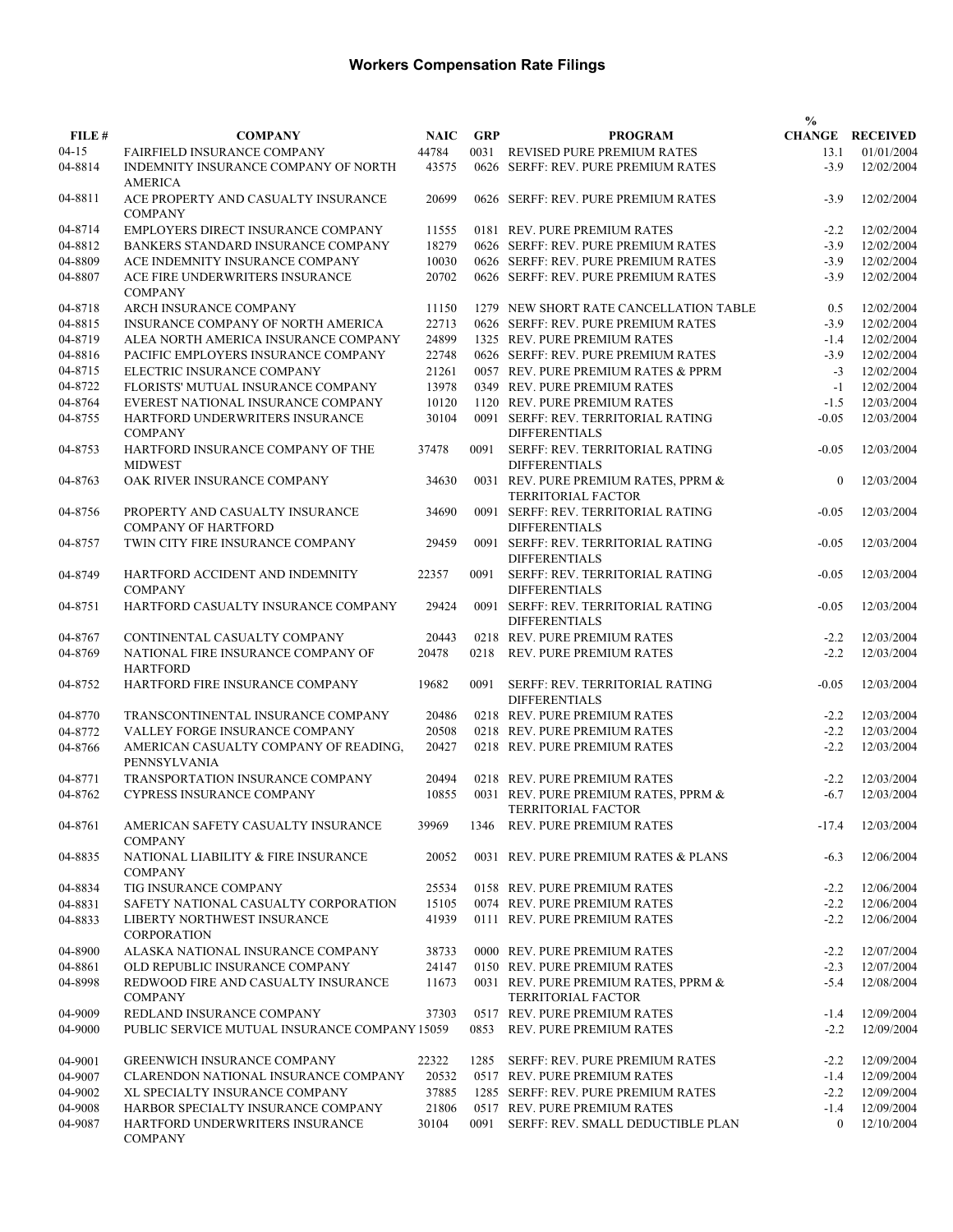|           |                                                                   |       |            |                                            | $\frac{0}{0}$  |                        |
|-----------|-------------------------------------------------------------------|-------|------------|--------------------------------------------|----------------|------------------------|
| FILE #    | <b>COMPANY</b>                                                    | NAIC  | <b>GRP</b> | <b>PROGRAM</b>                             |                | <b>CHANGE RECEIVED</b> |
| $04 - 15$ | <b>FAIRFIELD INSURANCE COMPANY</b>                                | 44784 |            | 0031 REVISED PURE PREMIUM RATES            | 13.1           | 01/01/2004             |
| 04-9015   | AMERICAN ALTERNATIVE INSURANCE<br><b>CORPORATION</b>              | 19720 |            | 0361 REV. PURE PREMIUM RATES               | $-2.2$         | 12/10/2004             |
| 04-9017   | INTERNATIONAL BUSINESS & MERCANTILE<br><b>REASSURANCE COMPANY</b> | 24139 |            | 0150 REV. PURE PREMIUM RATES               | $-1.5$         | 12/10/2004             |
| 04-9088   | PROPERTY AND CASUALTY INSURANCE<br><b>COMPANY OF HARTFORD</b>     | 34690 |            | 0091 SERFF: REV. SMALL DEDUCTIBLE PLAN     | $\mathbf{0}$   | 12/10/2004             |
| 04-9016   | <b>GREAT WEST CASUALTY COMPANY</b>                                | 11371 |            | 0150 REV. PURE PREMIUM RATES               | $-1.5$         | 12/10/2004             |
| 04-9089   | TWIN CITY FIRE INSURANCE COMPANY                                  | 29459 |            | 0091 SERFF: REV. SMALL DEDUCTIBLE PLAN     | $\theta$       | 12/10/2004             |
| 04-9083   | HARTFORD ACCIDENT AND INDEMNITY<br><b>COMPANY</b>                 | 22357 |            | 0091 SERFF: REV. SMALL DEDUCTIBLE PLAN     | $\theta$       | 12/10/2004             |
| 04-9084   | HARTFORD CASUALTY INSURANCE COMPANY                               | 29424 |            | 0091 SERFF: REV. SMALL DEDUCTIBLE PLAN     | $\theta$       | 12/10/2004             |
| 04-9085   | HARTFORD FIRE INSURANCE COMPANY                                   | 19682 |            | 0091 SERFF: REV. SMALL DEDUCTIBLE PLAN     | $\mathbf{0}$   | 12/10/2004             |
| 04-9086   | HARTFORD INSURANCE COMPANY OF THE<br><b>MIDWEST</b>               | 37478 |            | 0091 SERFF: REV. SMALL DEDUCTIBLE PLAN     | $\mathbf{0}$   | 12/10/2004             |
| 04-9077   | CHURCH MUTUAL INSURANCE COMPANY                                   | 18767 |            | 0000 REV. PURE PREMIUM RATES               | $-6.87$        | 12/13/2004             |
| 04-9079   | CARE WEST INSURANCE COMPANY                                       | 10520 |            | 0000 REV. PURE PREMIUM RATES               | $-10.9$        | 12/13/2004             |
| 04-9137   | FARMLAND MUTUAL INSURANCE COMPANY                                 | 13838 |            | 0140 SERFF: REV. PURE PREMIUM RATES        | 1.84           | 12/14/2004             |
| 04-9138   | NATIONWIDE AGRIBUSINESS INSURANCE<br><b>COMPANY</b>               | 28223 |            | 0140 SERFF: REV. PURE PREMIUM RATES        | 1.84           | 12/14/2004             |
| 04-9233   | MID-CENTURY INSURANCE COMPANY                                     | 21687 |            | 0212 SERFF: REV. RATING PLANS              | $\mathbf{0}$   | 12/15/2004             |
| 04-9232   | FARMERS INSURANCE EXCHANGE                                        | 21652 |            | 0212 SERFF: REV. RATING PLANS              | $\mathbf{0}$   | 12/15/2004             |
| 04-9235   | TRUCK INSURANCE EXCHANGE                                          | 21709 |            | 0212 SERFF: REV. RATING PLANS              | $\overline{0}$ | 12/15/2004             |
| 04-9242   | AMGUARD INSURANCE COMPANY                                         | 42390 |            | 0828 REV. PURE PREMIUM RATES & PPRMS       | 9              | 12/15/2004             |
| 04-9230   | CIVIC PROPERTY AND CASUALTY COMPANY                               | 10315 |            | 0212 SERFF: REV. RATING PLANS              | $\mathbf{0}$   | 12/15/2004             |
| 04-9231   | EXACT PROPERTY AND CASUALTY COMPANY                               | 10318 |            | 0212 SERFF: REV. RATING PLANS              | $\theta$       | 12/15/2004             |
| 04-9234   | NEIGHBORHOOD SPIRIT PROPERTY AND<br>CASUALTY COMPANY              | 10317 |            | 0212 SERFF: REV. RATING PLANS              | $\theta$       | 12/15/2004             |
| 04-9244   | NORGUARD INSURANCE COMPANY                                        | 31470 |            | 0828 REV. PURE PREMIUM RATES & PPRMS       | 8.4            | 12/15/2004             |
| 04-9243   | EASTGUARD INSURANCE COMPANY                                       | 14702 |            | 0828 REV. PURE PREMIUM RATES & PPRMS       | 13.8           | 12/15/2004             |
| 04-9240   | ZNAT INSURANCE COMPANY                                            | 30120 |            | 0336 REV. RATING PLANS                     | $\mathbf{0}$   | 12/15/2004             |
| 04-9239   | ZENITH INSURANCE COMPANY                                          | 13269 |            | 0336 REV. RATING PLANS                     | $\mathbf{0}$   | 12/15/2004             |
| 04-9292   | AMERICAN AUTOMOBILE INSURANCE COMPANY                             | 21849 |            | 0761 SERFF: REV. RATE FOR CLASS CODE 8831  | $-5$           | 12/15/2004             |
| 04-9309   | SOMPO JAPAN INSURANCE COMPANY OF<br><b>AMERICA</b>                | 11126 |            | 3219 REV. PURE PREMIUM RATES               | $-2.2$         | 12/16/2004             |
| 04-9308   | STATE FARM GENERAL INSURANCE COMPANY                              | 25151 |            | 0176 REV. PURE PREMIUM RATES               | $-0.9$         | 12/16/2004             |
| 04-9280   | REGENT INSURANCE COMPANY                                          | 24449 |            | 0400 SERFF: REV. PURE PREMIUM RATES        | $-4.3$         | 12/16/2004             |
| 04-9310   | TNUS INSURANCE COMPANY                                            | 32301 |            | 3098 INITIAL RATES, PLANS & RULES          | $\mathbf{0}$   | 12/16/2004             |
| 04-9312   | TRANS PACIFIC INSURANCE COMPANY                                   | 41238 |            | 3098 REV. PURE PREMIUM RATES, UCM & PPRMS  | 3.6            | 12/16/2004             |
| 04-9279   | GENERAL CASUALTY COMPANY OF WISCONSIN                             | 24414 |            | 0400 SERFF: REV. PURE PREMIUM RATES        | 4.2            | 12/16/2004             |
| 04-9307   | STATE FARM FIRE AND CASUALTY COMPANY                              | 25143 |            | 0176 REV. PURE PREMIUM RATES               | $-0.9$         | 12/16/2004             |
| 04-9311   | TOKIO MARINE & NICHIDO FIRE INSURANCE CO<br>LTD.                  | 12904 |            | 3098 REV. PURE PREMIUM RATES, UCM & PPRMS  | 3.7            | 12/16/2004             |
| 04-9375   | BERKLEY REGIONAL INSURANCE COMPANY                                | 29580 |            | 0098 INITIAL RATES, PLANS AND RULES        | $\overline{0}$ | 12/17/2004             |
| 04-9506   | ARCH INSURANCE COMPANY                                            | 11150 |            | 1279 REV. PURE PREMIUM RATES               | $-2.2$         | 12/21/2004             |
| 04-9507   | CASCADE NATIONAL INSURANCE COMPANY                                | 10175 |            | 0000 REV. PURE PREMIUM RATES               | $-9.1$         | 12/21/2004             |
| 04-9568   | EMPLOYERS INSURANCE COMPANY OF WAUSAU                             | 21458 |            | 0111 SERFF: REV. RETROSPECTIVE RATING PLAN | $\overline{0}$ | 12/22/2004             |
| 04-9569   | WAUSAU BUSINESS INSURANCE COMPANY                                 | 26069 |            | 0111 SERFF: REV. RETROSPECTIVE RATING PLAN | $\bf{0}$       | 12/22/2004             |
| 04-9570   | WAUSAU UNDERWRITERS INSURANCE COMPANY                             | 26042 |            | 0111 SERFF: REV. RETROSPECTIVE RATING PLAN | $\mathbf{0}$   | 12/22/2004             |
| 04-9566   | NORTH RIVER INSURANCE COMPANY (THE)                               | 21105 |            | 0158 REV. PURE PREMIUM RATES               | $-4.1$         | 12/23/2004             |
| 04-9567   | UNITED STATES FIRE INSURANCE COMPANY                              | 21113 |            | 0158 REV. PURE PREMIUM RATES               | $-4.1$         | 12/23/2004             |
| 04-9649   | TOPA INSURANCE COMPANY                                            | 18031 |            | 0161 REV. PURE PREMIUM RATES & UCM         | $-2.2$         | 12/28/2004             |
| 04-9657   | NORTHERN ASSURANCE COMPANY OF AMERICA<br>(THE)                    | 38369 |            | 1129 REV. PURE PREMIUM RATES               | $-2.2$         | 12/29/2004             |
| 04-9654   | ONEBEACON AMERICA INSURANCE COMPANY                               | 20621 |            | 1129 REV. PURE PREMIUM RATES               | $-2.2$         | 12/29/2004             |
| 04-9661   | NORTHWESTERN PACIFIC INDEMNITY COMPANY 20338                      |       | 0038       | <b>REV. PURE PREMIUM RATES</b>             | 0.4            | 12/29/2004             |
| 04-9655   | ONEBEACON INSURANCE COMPANY                                       | 21970 |            | 1129 REV. PURE PREMIUM RATES               | $-2.2$         | 12/29/2004             |
| 04-9658   | CHUBB INDEMNITY INSURANCE COMPANY                                 | 12777 |            | 0038 REV. PURE PREMIUM RATES               | 0.4            | 12/29/2004             |
| 04-9664   | VIGILANT INSURANCE COMPANY                                        | 20397 |            | 0038 REV. PURE PREMIUM RATES               | 0.4            | 12/29/2004             |
| 04-9650   | VANLINER INSURANCE COMPANY                                        | 21172 |            | 0000 SERFF: REV. PURE PREMIUM RATES        | $-1.1$         | 12/29/2004             |